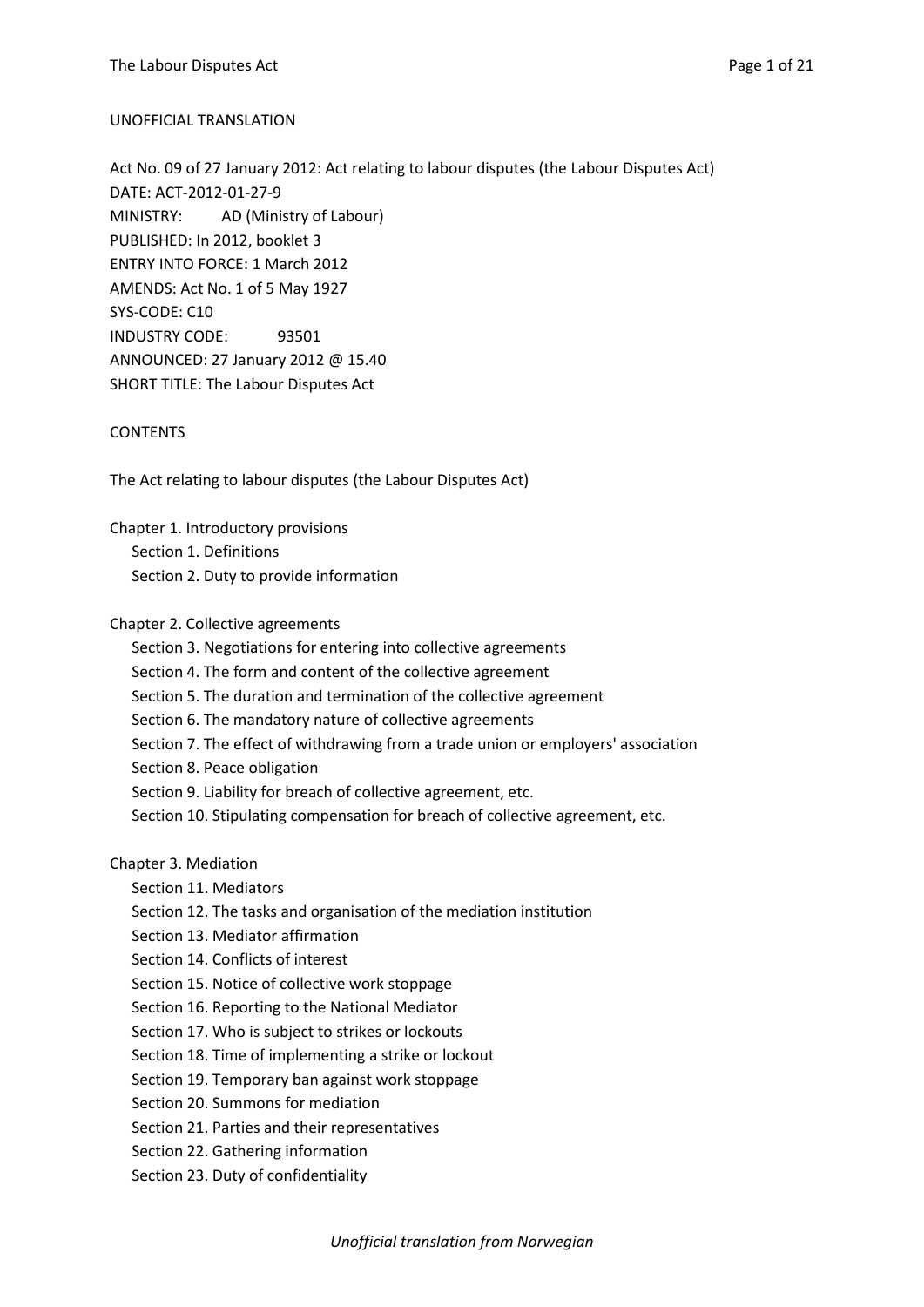Section 24. Minutes of meetings

- Section 25. Terminating the mediation
- Section 26. Voting on mediation proposals
- Section 27. Reporting the results of votes
- Section 28. Implementing strikes or lockouts when the mediation proposal is rejected
- Section 29. Subsequent adoption of a mediation proposal
- Section 30. Resuming mediation
- Section 31. Appeals
- Section 32. The parties' costs

Chapter 4. The Labour Court

- Section 33. The seat and jurisdiction of the Labour Court
- Section 34. Requirements founded on individual employment contracts
- Section 35. Lawsuits concerning a collective agreement
- Section 36. Requirements for judges on the Labour Court
- Section 37. Organisation of the Labour Court. Appointing and nominating judges, etc.
- Section 38. Composition of the Labour Court in individual cases
- Section 39. The right of nomination
- Section 40. Conflicts of interest
- Section 41. Deputy for a judge who is incompetent or absent
- Section 42. Quorum of court
- Section 43. Judge affirmation
- Section 44. Party representatives and counsel
- Section 45. Preparing the case
- Section 46. Third party intervention
- Section 47. Merging cases for joint hearing
- Section 48. Case preparation
- Section 49. Stay of proceedings
- Section 50. Absent parties, party representatives and counsel
- Section 51. Duty to appear for witnesses, parties and experts
- Section 52. Summoning witnesses, parties and experts
- Section 53. Compensation for witnesses and experts
- Section 54. Freedom of information and the right of inspection
- Section 55. Court records
- Section 56. The Court's judgments
- Section 57. In-court settlements
- Section 58. Appeals
- Section 59. Court costs
- Chapter 5. Concluding provisions
	- Section 60. Offensive conduct, etc.
	- Section 61. Breaches of the duty of confidentiality, etc.
	- Section 62. Absence, etc.
	- Section 63. Responsibility for appeals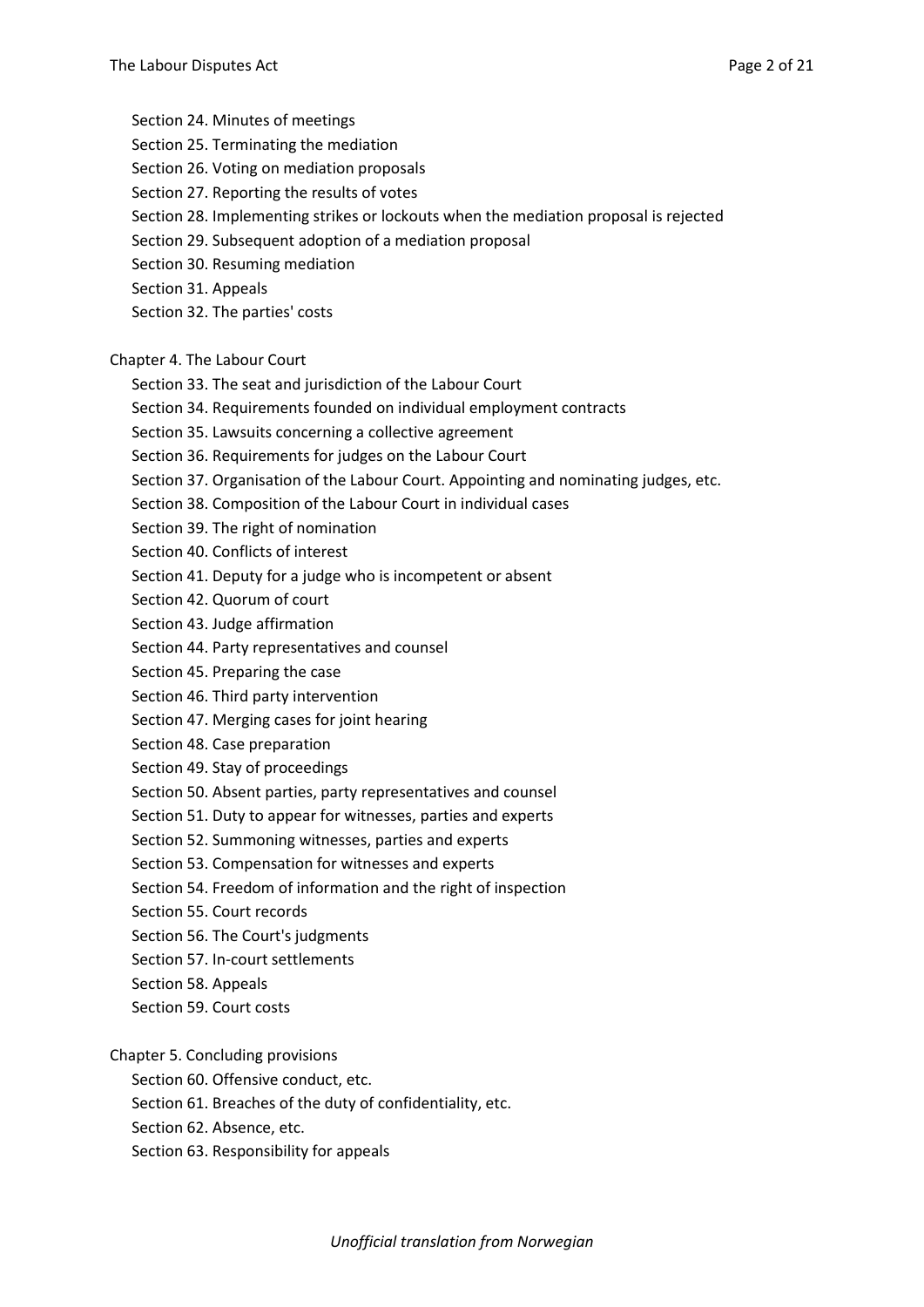Chapter 6. Repeals and amendments in respect of other Acts Section 64. Entry into force Section 65. Changes to other acts

### **The Act relating to labour disputes (the Labour Disputes Act)**

### **Chapter 1. Introductory provisions**

### **Section 1***. Definitions*

The following definitions apply for this Act:

- a) Employee: anyone who performs work in the service of another and who is not covered by the Act relating to public service disputes.
- b) Employer: anyone who has employed employees to perform work in their service.
- c) Trade union: any federation of employees or employees' unions with the purpose of safeguarding the employees' interests vis-à-vis their employers.
- d) Employers' association: any federation of employers or employers' associations with the purpose of safeguarding the employers' interests vis-à-vis their employees.
- e) Collective agreement: an agreement between a trade union and an employer or employers' association regarding employment and wage terms or other working conditions.
- f) Strike: full or partial stoppage of work implemented by employees acting jointly or in concert in order to force resolution of a dispute between a trade union and an employer or employers' association. Any action to block a company's premises in order to prevent the labour force from working is also considered to be part of a strike.
- g) Lockout: full or partial stoppage of work implemented by an employer in order to force resolution of a dispute between an employer or employers' association and a trade union, regardless of whether other employees are hired to replace those locked out. Preventing the locked out employees from acquiring other work is also considered to be part of a lockout.
- h) Notice of collective work stoppage: termination of employment contracts for the purpose of implementing a strike or lockout.
- i) Dispute of law: dispute between a trade union and an employer or employers' association concerning the validity, interpretation or existence of a collective agreement or concerning demands founded on a collective agreement.
- j) Dispute of interest: dispute between a trade union and an employer or employers' association concerning the organisation of future employment and wage terms or other working conditions that are not subject to a collective agreement or will replace a previous collective agreement.

## **Section 2.** *Duty to provide information*

Trade unions and employers' associations or federations of such shall, when required by the Ministry or the National Mediator, provide information regarding the association's or federation's organisation, membership, etc. A federation of associations is obliged to also provide such information about its constituent departments.

### **Chapter 2. Collective agreements**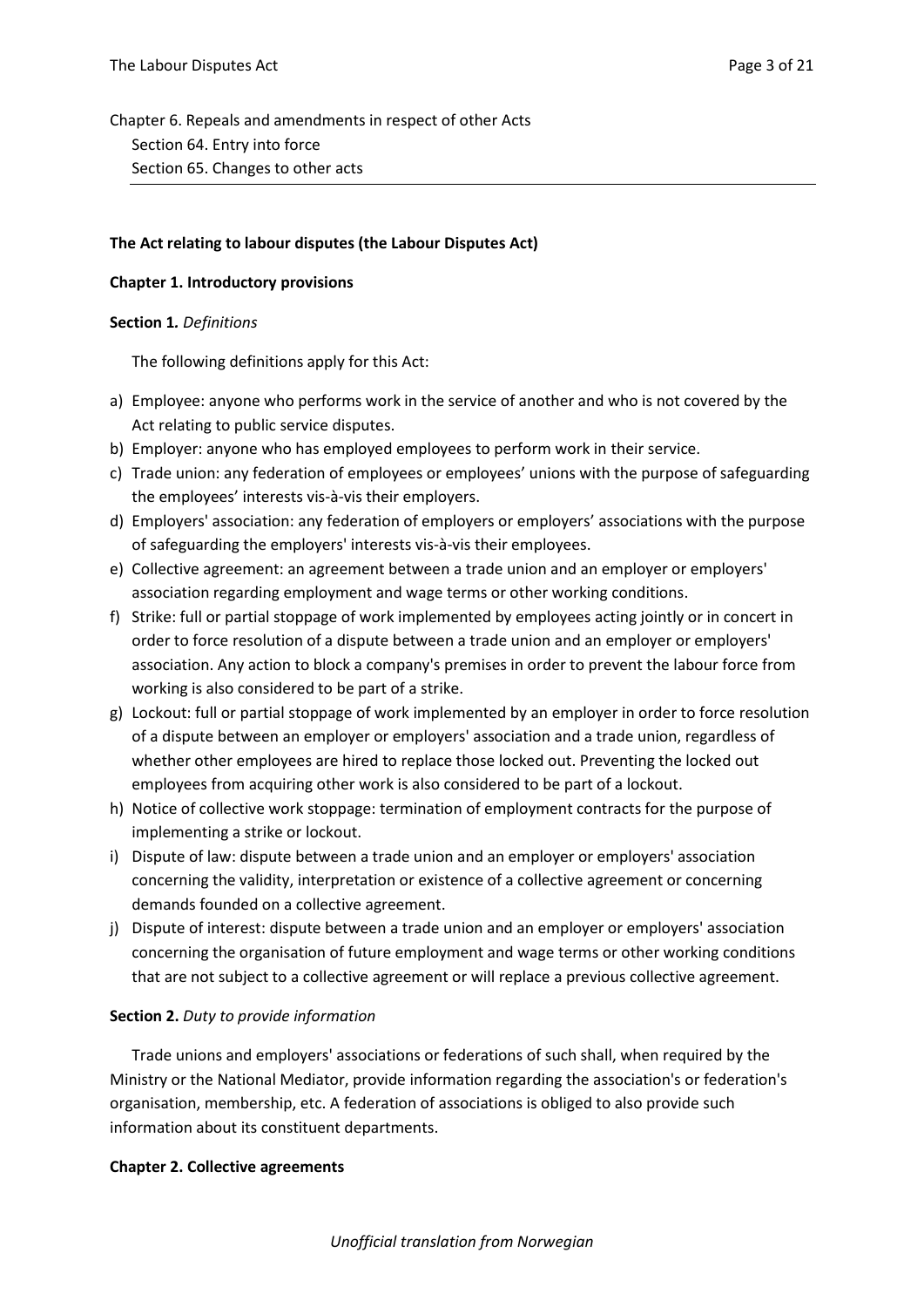#### **Section 3.** *Negotiations for entering into collective agreements*

A trade union, employer, employers' association or federation of such may demand negotiations with a view towards entering into or revising a collective agreement. If the opposing party does not attend negotiations or the negotiations do not lead to the signature of a new or revised collective agreement, strike or lockout may be implemented when the terms stated in Sections 18 and 25 have been met.

#### **Section 4.** *The form and content of the collective agreement*

A collective agreement shall be established in writing and should contain provisions concerning its entry into force, duration and notice period.

#### **Section 5.** *The duration and termination of the collective agreement*

(1) Unless otherwise has been stipulated, the collective agreement shall be in force for three years from the day it was signed.

(2) Termination of a collective agreement shall take place in writing and no later than three months prior to expiry of the agreement, unless a different notice period has been stipulated.

(3) If a collective agreement is not terminated by the deadline, it shall be extended by one year.

#### **Section 6.** *The mandatory nature of collective agreements*

Any provision in an employment contract which conflicts with a collective agreement to which both parties are bound, is invalid.

#### **Section 7.** *The effect of withdrawing from a trade union or employers' association*

A member or constituent department of a trade union or employers' association will not, following withdrawal or exclusion, be released of its obligations pursuant to the collective agreements that apply to the association at the time of withdrawal.

#### **Section 8.** *Peace obligation*

(1) Disputes of law shall not be resolved through strike, lockout or other industrial action.

(2) Disputes of interest shall not be resolved through strike, lockout or other industrial action until the terms in Sections 18 and 25 have been met. If the dispute of interest concerns revision of a collective agreement, the validity of the agreement must also have expired.

(3) Unless otherwise has been agreed, the collective agreement and wage and employment terms which were in force when the dispute arose, shall apply as long as a strike, lockout or other industrial action cannot be implemented pursuant to the second subsection of this Section.

**Section 9.** *Liability for breach of collective agreement, etc.*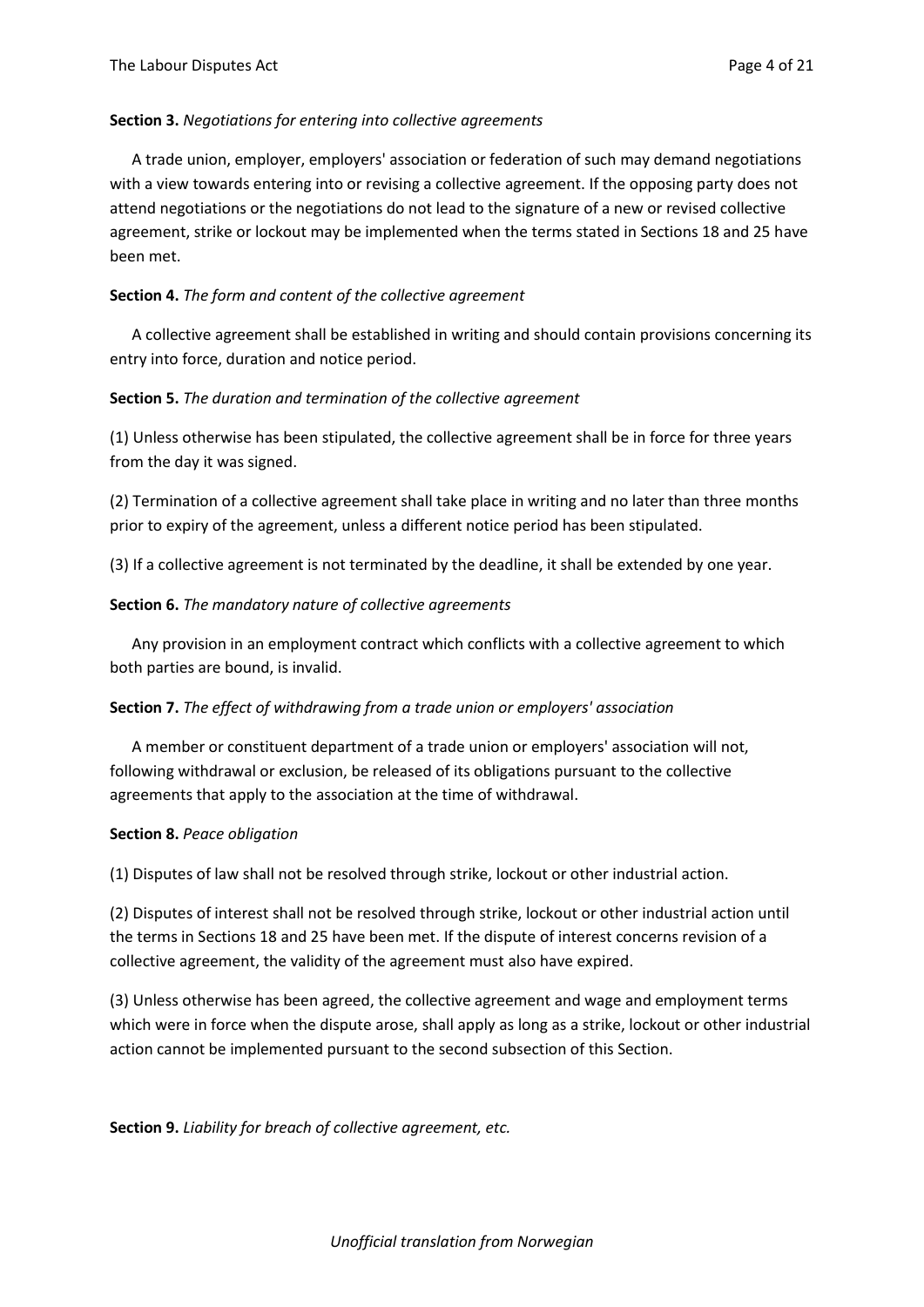(1) If members of a trade union or employers' association are in breach of a collective agreement, the association and the members in question are liable. The association's liability only occurs when it itself has caused the breach or continuation of the violation of the collective agreement. An employer, employers' association, trade union or their members are also liable for unofficial strikes, lockouts or other industrial action, cf. Section 8, second subsection. The second sentence of this provision applies correspondingly.

(2) The liability pursuant to the first and third sentence of the first subsection applies correspondingly to other employees who participate in a strike that is unofficial or in violation of collective agreements.

### **Section 10.** *Stipulating compensation for breach of collective agreement, etc.*

Compensation for breach of a collective agreement or an unofficial strike or lockout shall be stipulated by the Court, taking into consideration the magnitude of damage, the injuring party's guilt and financial sustainability, the injured party's circumstances and the conditions in general. The compensation may be discharged completely in the event of particularly extenuating circumstances.

### **Chapter 3. Mediation**

### **Section 11.** *Mediators*

(1) The King shall appoint a permanent National Mediator and one or more permanent mediators for the individual districts (district mediators) to serve for a period of three years at a time. The mediation districts are decided by the King.

(2) The King may, following a nomination from the National Mediator, appoint special mediators for limited periods of time or for certain cases, as well as a permanent deputy for the National Mediator.

(3) The mediators must satisfy the terms in Section 36, first subsection of this Act.

### **Section 12.** *The tasks and organisation of the mediation institution*

(1) The mediators shall mediate in disputes of interest between a trade union and an employer or employers' association in line with the provisions of this Chapter. The mediators shall attempt to reach agreement between the parties on a reasonable compromise.

(2) The National Mediator heads the mediation institution and is the superior of the other mediators.

(3) The National Mediator may delegate mediation in a case to a district mediator or special mediator. The National Mediator may personally take over mediation in cases which fall under the district mediators.

### **Section 13.** *Mediator affirmation*

One cannot serve as a mediator unless one has submitted a written affirmation confirming that one will carry out one's duties with care. The affirmation shall be submitted to the Ministry. The King shall stipulate the wording of this affirmation, cf. Section 60 of the Courts of Justice Act.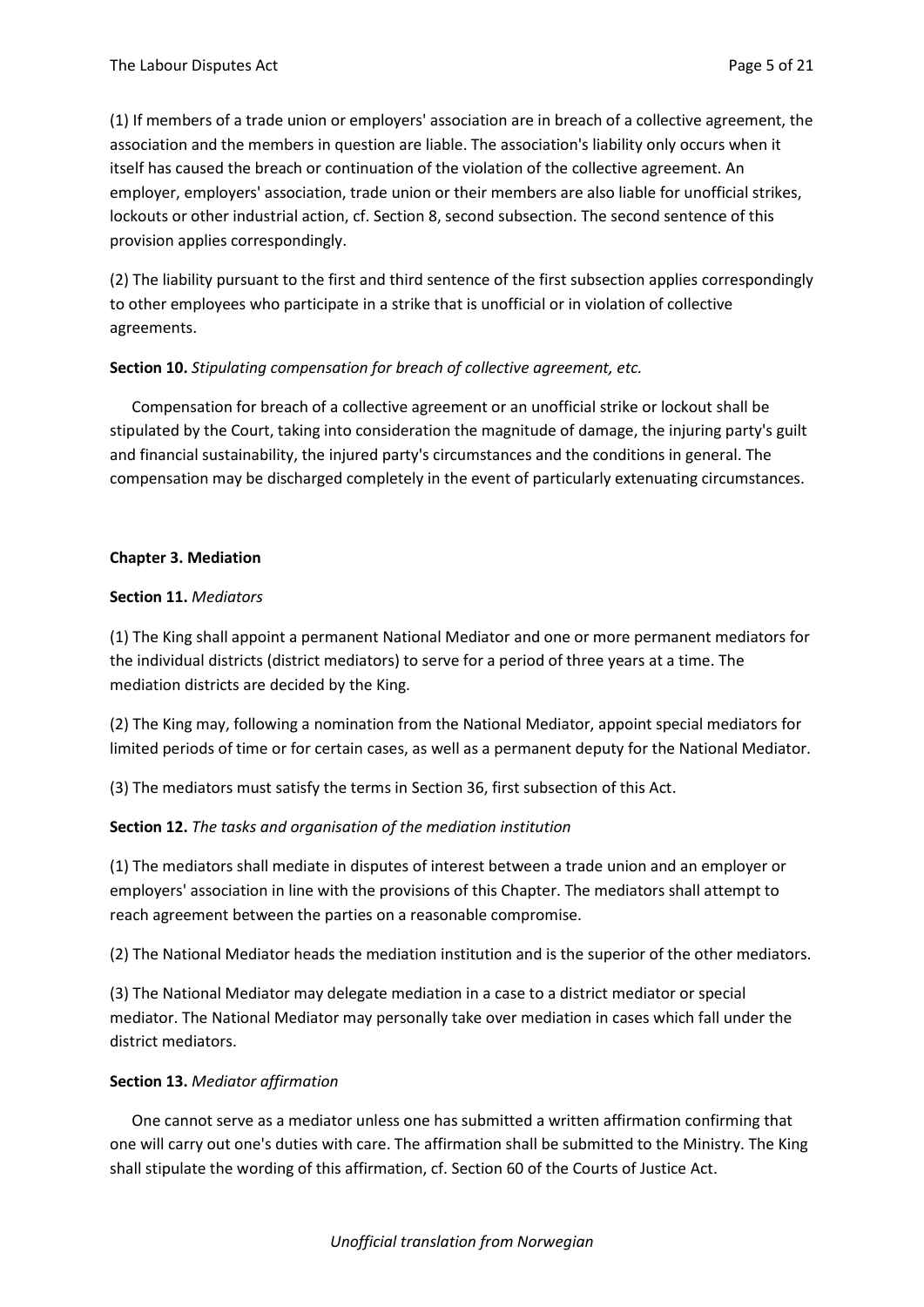## **Section 14.** *Conflicts of interest*

(1) The provisions regarding conflicts of interest in Sections 106 ff. of the Courts of Justice Act apply correspondingly for the mediators insofar as they are appropriate.

(2) If the National Mediator declares himself/herself incompetent in a dispute, this must be reported to the Ministry as soon as possible. If the Ministry agrees that the National Mediator should not hear the dispute, case will be transferred to another appointed mediator.

(3) If another mediator declares himself/herself incompetent in a dispute, this must be reported to the National Mediator as soon as possible. The National Mediator may either personally take over hearing the dispute or transfer it to another appointed mediator.

## **Section 15.** Notice of *collective work stoppage*

(1) A notice of collective work stoppage as part of a dispute of interest shall be submitted in writing. The notice period is 14 days unless otherwise stipulated by a collective agreement or other written agreement.

(2) Notices of collective work stoppage for individual employees shall be submitted by the employees themselves or their trade union to their employer, or by the individual employers to the individual employees.

(3) Where this follows from a collective agreement, each party may submit a notice of collective work stoppage for its members to the other party (collective notice of collective work stoppage).

### **Section 16.** *Reporting to the National Mediator*

(1) When a notice of collective work stoppage is issued in a dispute of interest, this shall simultaneously be reported in writing to the National Mediator.

(2) This report shall contain:

- a) a copy of the notice of collective work stoppage,
- b) a statement explaining the dispute,
- c) information about which companies will be covered by the notice of collective work stoppage and how many employees at each company will be covered by the notice of collective work stoppage,
- d) information about when the term of collective work stoppage expires,
- e) information about whether negotiations have been opened between the parties and, if so, whether they are still under way or have been interrupted.

(3) If negotiations are ongoing when the notice of collective work stoppage is issued, the National Mediator shall be notified correspondingly if the negotiations are later suspended.

(4) The report shall be submitted by the trade union, employer or employers' association that has submitted the notice of collective work stoppage. If the relevant trade union, employer or employers' association is a member of an organisation which is entitled to nominate candidates pursuant to Section 39 of this Act, the notice of collective work stoppage shall be submitted to the National Mediator through this organisation.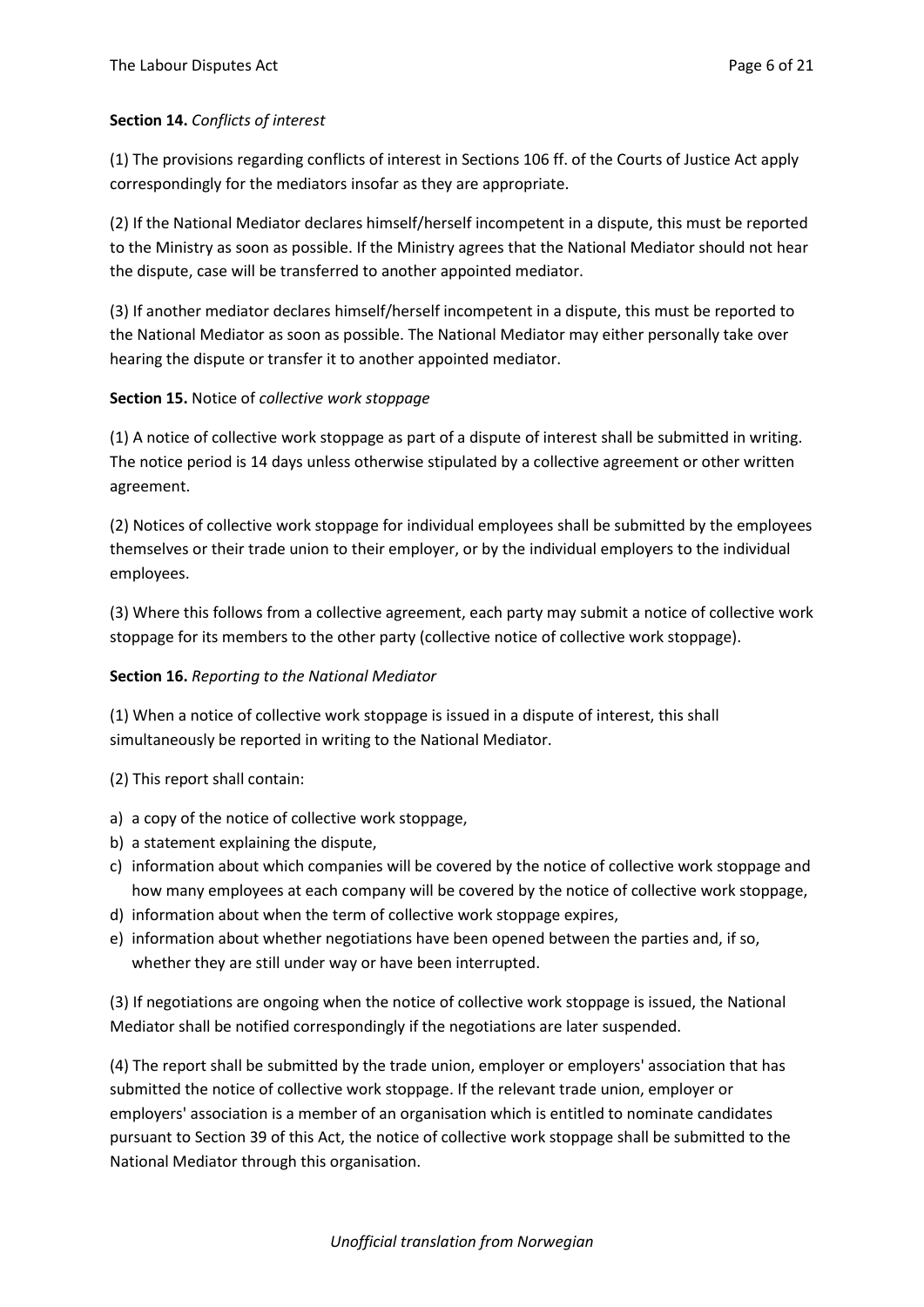(5) A copy of the reports to the National Mediator in pursuance of this Section shall be submitted to the opposing party.

## **Section 17.** *Subject to strikes or lockouts*

A strike or lockout shall be implemented for all employees who are covered by the notice of collective work stoppage, unless the parties have agreed otherwise.

## **Section 18.** *Time of implementing a strike or lockout*

A strike or lockout shall not be implemented until a notice of collective work stoppage has been issued and its term of notice has expired, and in any event not until four business days have passed from when the National Mediator has been notified that negotiations have not been started or have broken down, or that the collective work stoppage has been expanded, cf. Sections 16 and 17 of this Act.

## **Section 19.** *Temporary ban against work stoppage*

(1) When the National Mediator has been notified or in some other manner has learned that negotiations have not started or have broken down, cf. Section 16 of this Act, the National Mediator shall temporarily prohibit the parties from implementing a strike or lockout which may harm the public interest, until mediation pursuant to this Chapter has concluded.

(2) If the notice of collective work stoppage is expanded, the National Mediator shall, at the same terms, prohibit strikes or lockouts as a result of the expansion.

(3) The prohibition shall be submitted to the association that has issued or should have issued the notice of collective work stoppage. A copy of the prohibition notice shall be submitted to the opposing party.

(4) In order to be binding, the prohibition must be sent from the National Mediator within two business days after the National Mediator was notified that negotiations have not started or have broken down, or that the collective work stoppage has been expanded.

(5) If a prohibition against a strike or lockout is issued in a dispute in which a municipality, county authority or association of such is a part, the National Mediator may, at the same time, decide that the deadlines which follow from Section 14, fourth subsection and Section 17, first and second subsections of the Public Service Dispute Act shall apply to the mediation.

(6) The National Mediator may delegate the task of prohibiting a strike or lockout to another appointed mediator.

## **Section 20.** *Summons for mediation*

(1) If a strike or lockout has been prohibited pursuant to Section 19 of this Act, the National Mediator or the mediator to which the case has been transferred shall immediately start mediation.

(2) If a strike or lockout has not been prohibited, the National Mediator or a district mediator may, on his/her own initiative or upon the request of one of the parties, nevertheless start mediation in a dispute.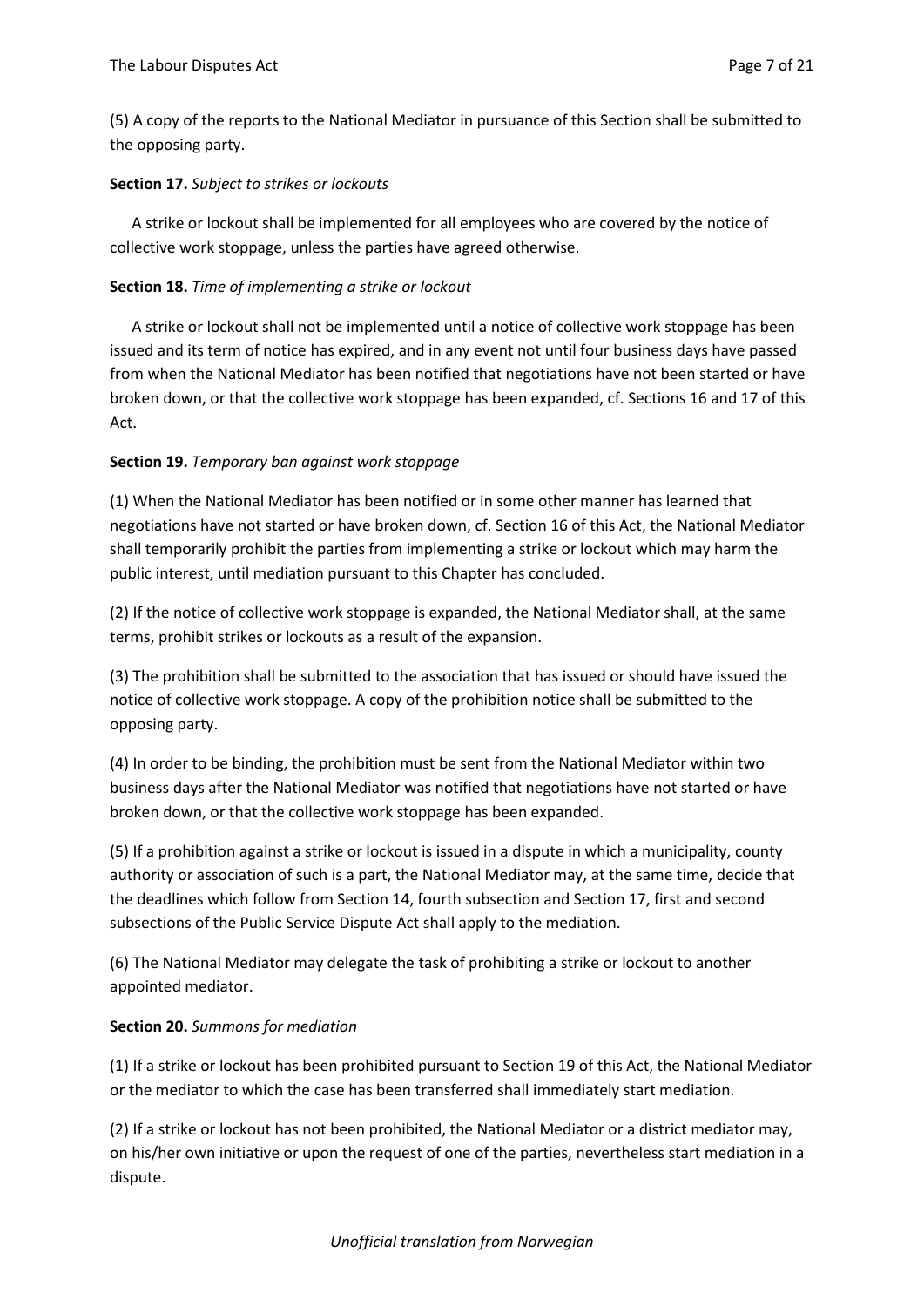(3) If the National Mediator or a district mediator believes it is appropriate, a mediation summons may be issued pursuant to the provisions in this Chapter even if a notice of collective work stoppage has not been issued pursuant to Section 15 of this Act.

(4) The mediator shall set the time and location of the mediation. Mediation meetings may also be held outside the mediation district. The parties shall be summoned in the manner which the mediator finds to be appropriate.

### **Section 21.** *Parties and their representatives*

The parties may attend themselves or through representatives. Consultants may also attend. As regards the parties' duty to attend the mediation, the provisions in Section 51 of this Act shall apply correspondingly, insofar as they are appropriate.

## **Section 22.** *Gathering information*

(1) The mediator shall gather all the information necessary to hear the dispute.

(2) During this gathering of information, the mediator has authority as mentioned in Section 48, insofar as this is appropriate.

## **Section 23.** *Duty of confidentiality*

(1) The mediation meetings shall be held in camera.

(2) All those who participate in the mediation are obliged to maintain confidentiality as regards what has emerged, unless the mediator allows publication.

(3) The duty of confidentiality does not apply to testimony before the Labour Court.

(4) The mediator does not have a duty to testify before the Labour Court concerning elements which emerge during the mediation.

### **Section 24.** *Minutes of meetings*

(1) The minutes of meetings shall include the time and location of the mediation meeting and the names of the mediator, the parties and their representatives. The minutes of meetings shall list the evidence which has been reviewed and a brief account of the mediation proceedings.

(2) The result of the mediation shall be summarised. If the mediator has submitted a final proposed resolution of the dispute, the proposal shall be recorded in the minutes of meetings regardless of the result of the mediation. Any deadline pursuant to Section 26, first subsection of this Act for when a voting result must be available, shall be recorded.

### **Section 25.** *Terminating the mediation*

(1) Either party may demand termination of the mediation when ten days have passed after the ban against a strike or lockout was issued pursuant to Section 19, first subsection of this Act. This does not apply if the party in question has, through absence or in some other manner, not contributed to the mediation.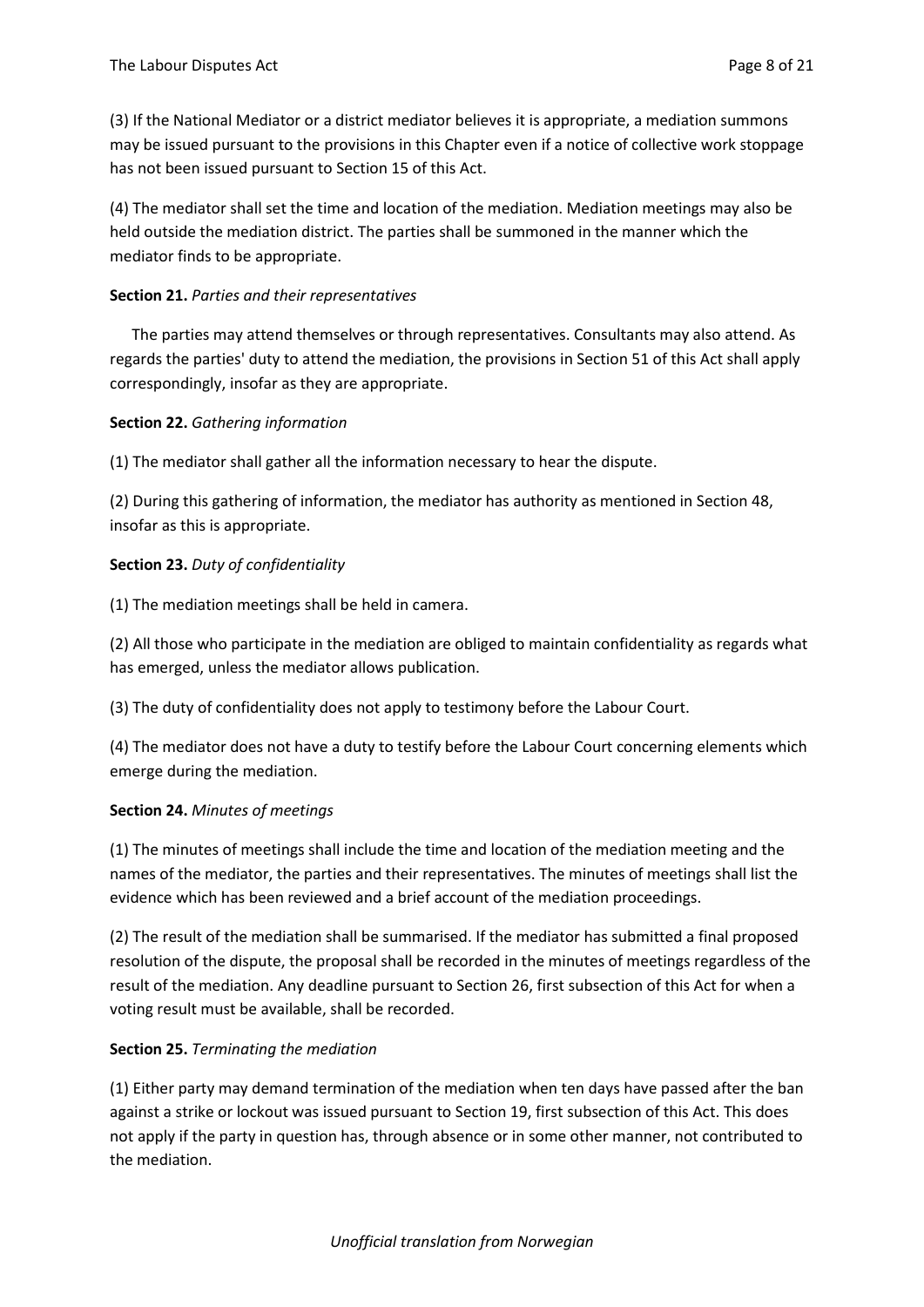(2) The mediation shall be terminated no later than four days after the demand for termination is put forward.

(3) If a compromise is reached, a collective agreement in accordance with this shall be established in cooperation with the mediator. The collective agreement shall be signed by the parties or their representatives.

## **Section 26.** *Voting on a mediation proposal*

(1) If a mediation proposal is put to a vote, the mediator shall, in consultation with the parties, set a deadline for when the voting result must be available.

(2) The vote shall only apply to the mediation proposal as presented by the mediator. The vote shall be secret and in writing with clear yes or no votes.

## **Section 27.** *Reporting the results of votes*

(1) The parties shall provide the National Mediator with a written notification as to whether the mediation proposal has been adopted or rejected.

(2) If the proposal is rejected, the notification shall provide information concerning the number of votes in favour and against the proposal, as well as the number of people entitled to vote. If the voting result is not available by the deadline, the mediation proposal shall be considered to be adopted.

(3) No parts of the voting result shall be communicated to the public until the National Mediator has announced the primary result.

### **Section 28.** *Implementing strike or lockout when the mediation proposal is rejected*

If the mediation proposal is rejected and the notice of collective work stoppage pursuant to Section 15 of this Act is still in force, the collective work stoppage may be implemented with four days' notice between the parties. The parties may, through a collective agreement, agree on a shorter deadline.

## **Section 29.** *Subsequent adoption of a mediation proposal*

If either of the parties adopts the mediator's proposed resolution of the dispute after mediation has been terminated, a declaration to this effect may be submitted to the mediator in question. The mediator shall transmit a copy of the declaration to the opposing party. If this party also approves the proposal, the mediator will summon the parties to a meeting in order to establish a collective agreement.

### **Section 30.** *Resuming mediation*

(1) The parties may jointly demand that a terminated mediation be resumed.

(2) The National Mediator and the mediator who heard the case may resume the mediation at any time.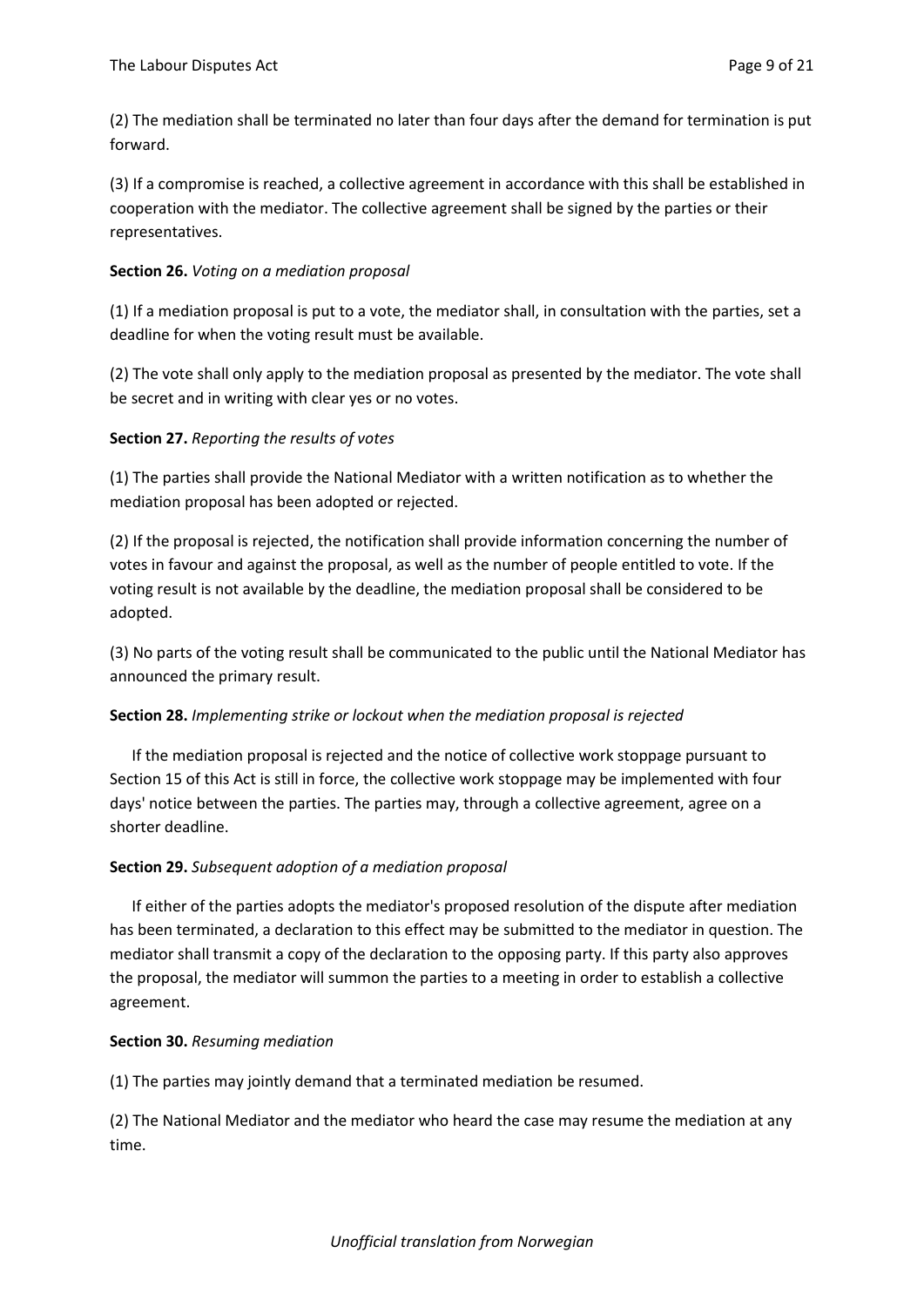(3) If one month has passed since the mediation was terminated, and the dispute has not been resolved in the interim, the mediator who has heard the case shall resume contact with the parties with a view toward ending the conflict. If a mediation proposal is being reviewed by the parties, the mediator shall wait until this review is complete.

(4) As regards the parties' duty to attend the mediation, the provisions in Section 51 of this Act apply correspondingly.

#### **Section 31.** *Appeals*

Decisions in pursuance of this Chapter made by the National Mediator or another mediator appointed pursuant to the Act, cannot be appealed.

#### **Section 32.** *The parties' costs*

The parties shall bear their own mediation costs, unless the parties agree otherwise.

### **Chapter 4. The Labour Court**

#### **Section 33.** *The seat and jurisdiction of the Labour Court*

(1) The seat of the Labour Court is in Oslo.

(2) The Labour Court shall hear disputes of law as mentioned in Section 1, litera i of this Act and disputes where there is a breach of Section 8, first subsection of this Act. The Court also hears disputes where there is a breach of the provisions concerning disputes of interest in Section 8, second subsection of this Act and disputes as mentioned in Section 9 of this Act concerning liability for breach of collective agreements, etc.

(3) However, the Labour Court shall not hear disputes as mentioned in Section 9 of this Act when the case is exclusively raised against employees as mentioned in Section 9, second subsection of this Act. Disputes linked to collective agreements concerning the European Works Council or equivalent works councils shall be heard according to the provisions stipulated in or in pursuance of the Act relating to general application of provisions in collective agreements concerning the European Works Council. Neither shall the Labour Court hear disputes concerning collective agreements entered into according to provisions stipulated in or in pursuance of Section 3 of the SE Act, which concerns the employees' influence in a European (SE) company or Section 3 of the SCE Act, which concerns the employees' influence in a European Cooperative Society (SCE).

(4) The parties may adopt private arbitration in the disputes which are mentioned in Section 8, first subsection and Section 9 of this Act.

### **Section 34.** *Claims founded on individual employment contracts*

(1) A case concerning a collective agreement may also include claims arising from an employment contract, if the claim relating to the employment contract will be immediately settled through the judgment in the primary case.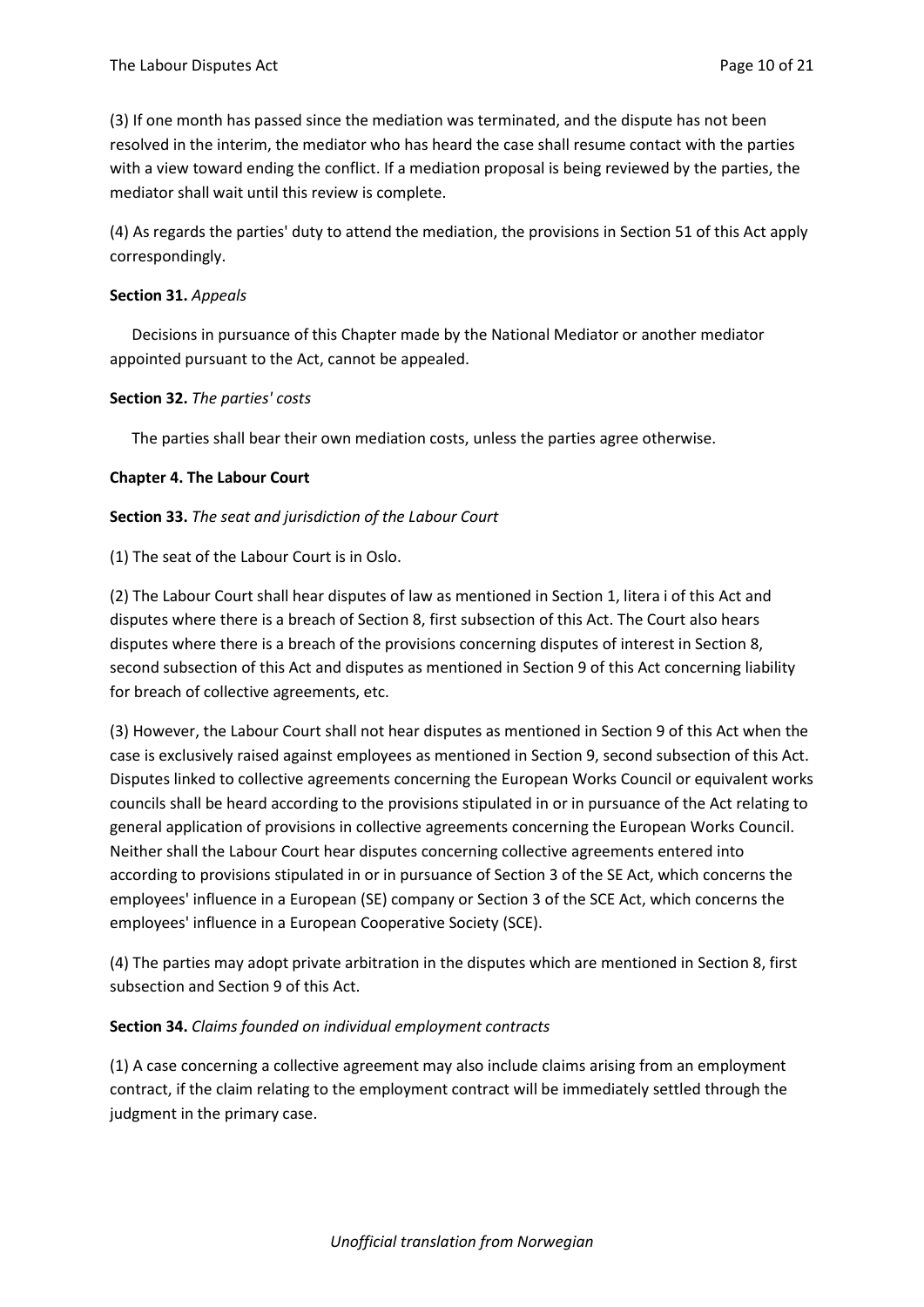(2) If the Labour Court, in its conclusion of judgement, stipulates a specific understanding of a collective agreement, this understanding shall also apply to any employment contract which is founded on the collective agreement.

### **Section 35.** *Lawsuits concerning a collective agreement*

(1) If a collective agreement is entered into between a trade union, its constituent departments and members on one side and an employer or an employers' association, its constituent departments and members on the other side, only the central federation of the trade union or employers' association or the independent employer is entitled to bring action.

(2) The central federation of the trade union or employers' association can nevertheless transfer its right to bring action to a constituent department that has signed the collective agreement. Such transfer shall be reported in writing to the Labour Court and the opposing party in the collective agreement. The transfer may be restricted to an individual dispute or given effect for the entire collective agreement period. In the latter instance, action may be raised against the constituent department in question directly and solely by the other party to the collective agreement that is entitled to bring action.

(3) Members or constituent departments which are not entitled to bring action pursuant to the first subsection of this Section, cannot act as third party intervener unless the party entitled to bring action has given its consent.

(4) If one party intends to submit a claim against named members of an association, they must be summoned along with the association. This applies correspondingly if a claim is to be raised against other named persons, cf. Section 9, second subsection of this Act.

### **Section 36.** *Requirements for judges on the Labour Court*

(1) Judges on the Labour Court must be Norwegian citizens who are trustworthy and who have not been disqualified from voting on public matters. They must not be members of the board of a trade union or employers' association or be permanent employees of such associations.

(2) The court's expert judges shall also fulfil the requirements which apply to Supreme Court justices.

(3) An expert judge on the Labour Court must apply to the Ministry for approval for external work in instances as stated in Section 121c of the Courts of Justice Act. The Ministry registers the expert judges' external work in line with Section 121e of the Courts of Justice Act. An expert judge shall report external work as soon as possible, and no later than within one month after the judge took up the external work. Everyone is entitled to familiarise themselves with information in the registry. The Ministry decides how information will be made available to the person who requests it.

### **Section 37.** *Organisation of the Labour Court. Appointing and nominating judges, etc.*

(1) The permanent judges on the Labour Court are three expert judges, of which one is the president and one is vice president, and four other judges.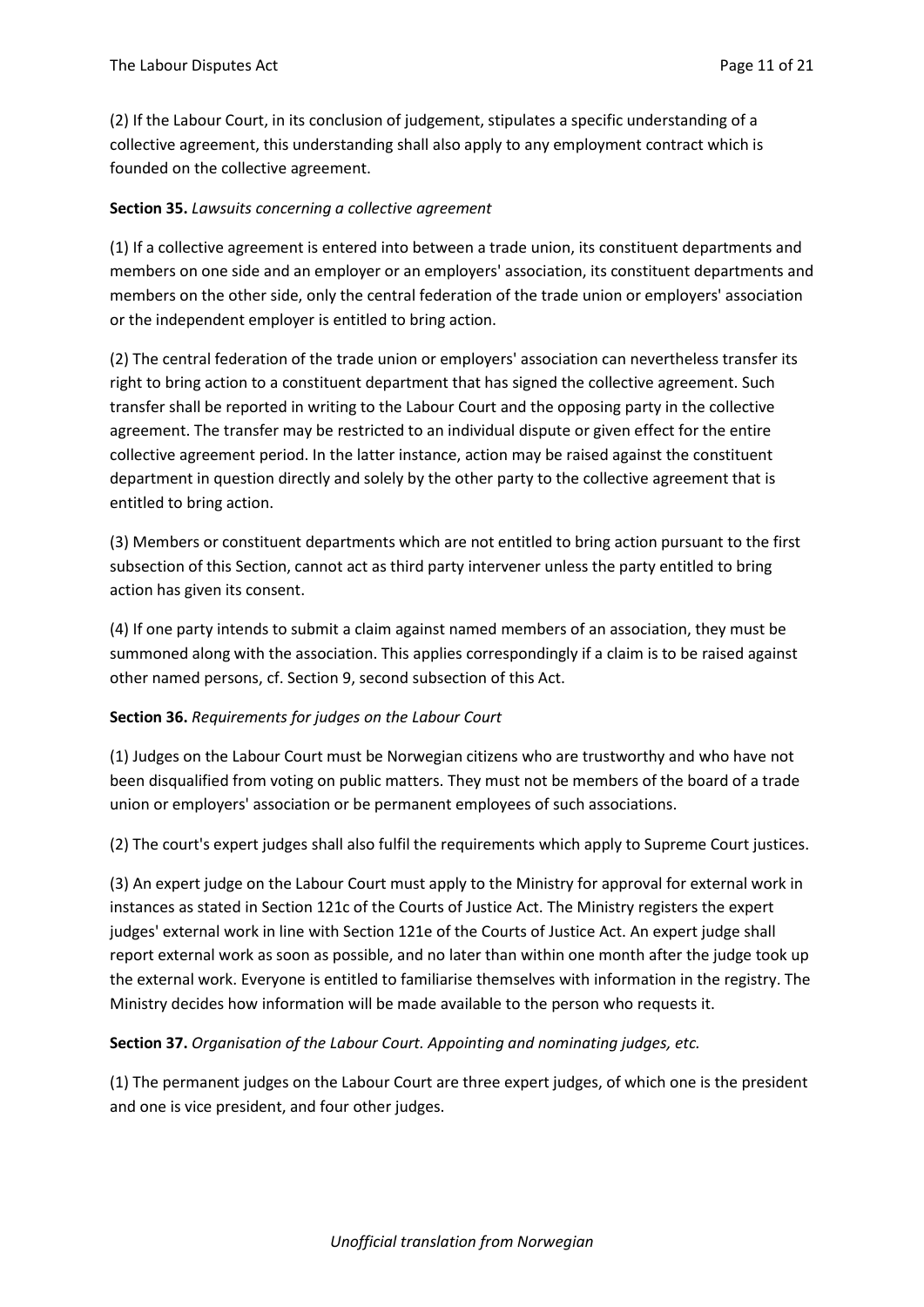(2) The three expert judges are senior public officials. The other four judges and at least two deputy judges for each of the Court's seven judges shall be appointed by the King for a term of three years. The four judges with deputy judges will be appointed by nomination, cf. Section 39 of this Act.

(3) The Ministry may grant leaves of absence, exempt and appoint judges and deputy judges on the Labour Court during the appointment period. If the leave of absence or exemption concerns a judge or deputy judge who has been appointed by nomination, cf. Section 39 of this Act, the organisation in question shall be given the opportunity to submit a new nomination.

## **Section 38.** *Composition of the Labour Court in individual cases*

(1) Each individual case in the Labour Court is presided over by seven judges. As a main rule, two permanent expert judges and one deputy judge for the expert judges are summoned. This is in addition to four judges appointed by nomination pursuant to Section 39 of this Act. A deputy judge appointed by nomination from an association whose nomination was not followed in the appointment of the permanent judges, shall, in cases concerning this association or its members, nevertheless be summoned in place of the judge for whom he/she is the deputy.

(2) If, during the negotiations, a judge has an absence which must be assumed to last longer than one week, a deputy shall be appointed pursuant to Section 41 of this Act.

(3) The judges who have started main proceedings in a case shall complete the case even if their term of office expires during the proceedings.

### **Section 39.** *The right of nomination*

(1) Employers' associations which includes at least 100 employers which employ a total of at least 10 000 employees, as well as trade unions which have at least 10 000 employees as members, may separately propose two judges with deputy judges. Those who are proposed must have agreed to accept the office.

(2) From among those who are proposed, two judges with deputy judges shall be appointed from each side. If competing proposals have been submitted from different trade unions or employers' associations, the permanent judges from each side shall be appointed from among those who have been proposed by the trade union and employers' association which have the most members within the statutory area.

(3) If nominations have not been received by the Ministry within a stipulated deadline, the appointment shall take place without nominations.

### **Section 40.** *Conflicts of interest*

(1) The rules concerning conflicts of interest in Sections 106 and 107 of the Courts of Justice Act shall apply correspondingly to judges on the Labour Court. In the event of other special circumstances, which may weaken a judge's competence, this judge must recuse himself/herself. Questions concerning competency may be raised by the judges and the parties. Section 113 of the Courts of Justice Act applies correspondingly, insofar as appropriate.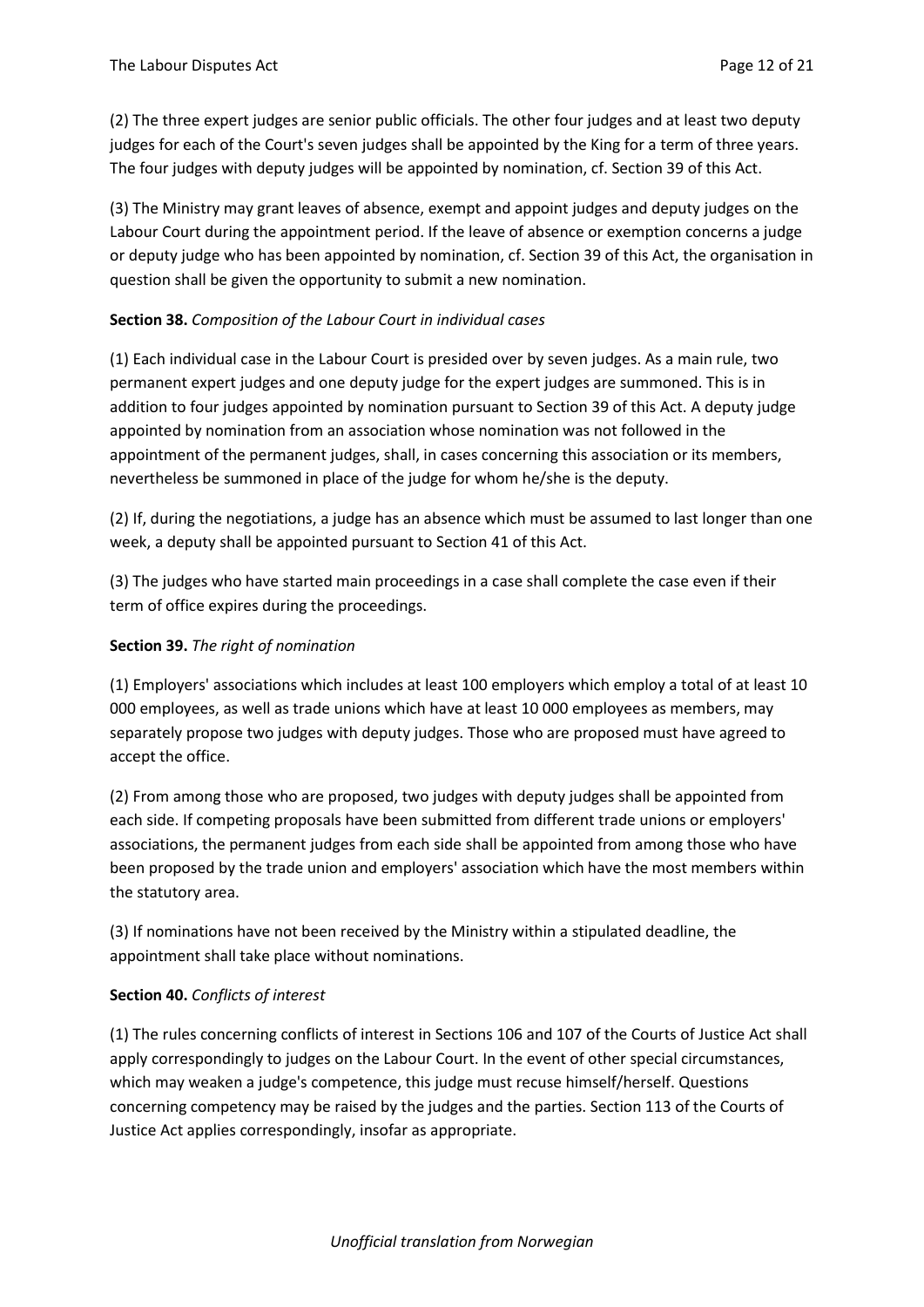(2) The Court will decide with a judgment whether someone shall be excluded as incompetent. If a question is raised to exclude an appointed judge before the main proceedings where the case is heard, the Court's three expert judges shall make the decision with a judgment.

(3) If a question is raised to exclude one of the Labour Court's expert judges, the president of the Labour Court shall summon a deputy judge to participate in resolving the question.

### **Section 41.** *Deputy for a judge who is legally incompetent or absent*

(1) If all of the Court's expert judges are incompetent or absent, the Ministry shall appoint a deputy for the Court's president.

(2) If one may expect an incompetency objection against a judge who was appointed by nomination, and the Court's president or preparatory judge assumes the objection may be approved by the Court, a deputy judge shall be summoned.

(3) If a judge is incompetent or absent, a deputy judge shall be summoned in the order indicated by the appointment. If this judge was appointed by nomination, a deputy judge from the same association shall nevertheless be summoned before other deputy judges.

### **Section 42.** *Quorum of court*

The Court has a quorum when all judges or deputy judges who will hear the case are present. Section 40 of this Act shall apply in the resolution of incompetency questions.

### **Section 43.** *Judge affirmation*

One cannot serve as a judge on the Labour Court unless one has submitted a written affirmation confirming that one will carry out one's duties with care. The affirmation shall be submitted to the Ministry. The King shall stipulate the wording of this affirmation, cf. Section 60 of the (Norwegian) Courts Act.

### **Section 44.** *Party representatives and counsel*

(1) A party may attend itself or through counsel.

(2) A party may attend with up to three people in addition to one or more counsel.

(3) Foreign attorneys may act as counsel when the Court finds this unobjectionable in view of the nature of the case and other circumstances.

(4) The counsels' authority shall be unrestricted.

(5) In general, the provisions in Chapter 2 of the Disputes Act concerning parties, procedural capacity and party representatives, as well as Chapter 3 of the Disputes Act concerning counsel and cocounsel shall apply correspondingly, insofar as they are appropriate.

**Section 45.** *Preparation of the case*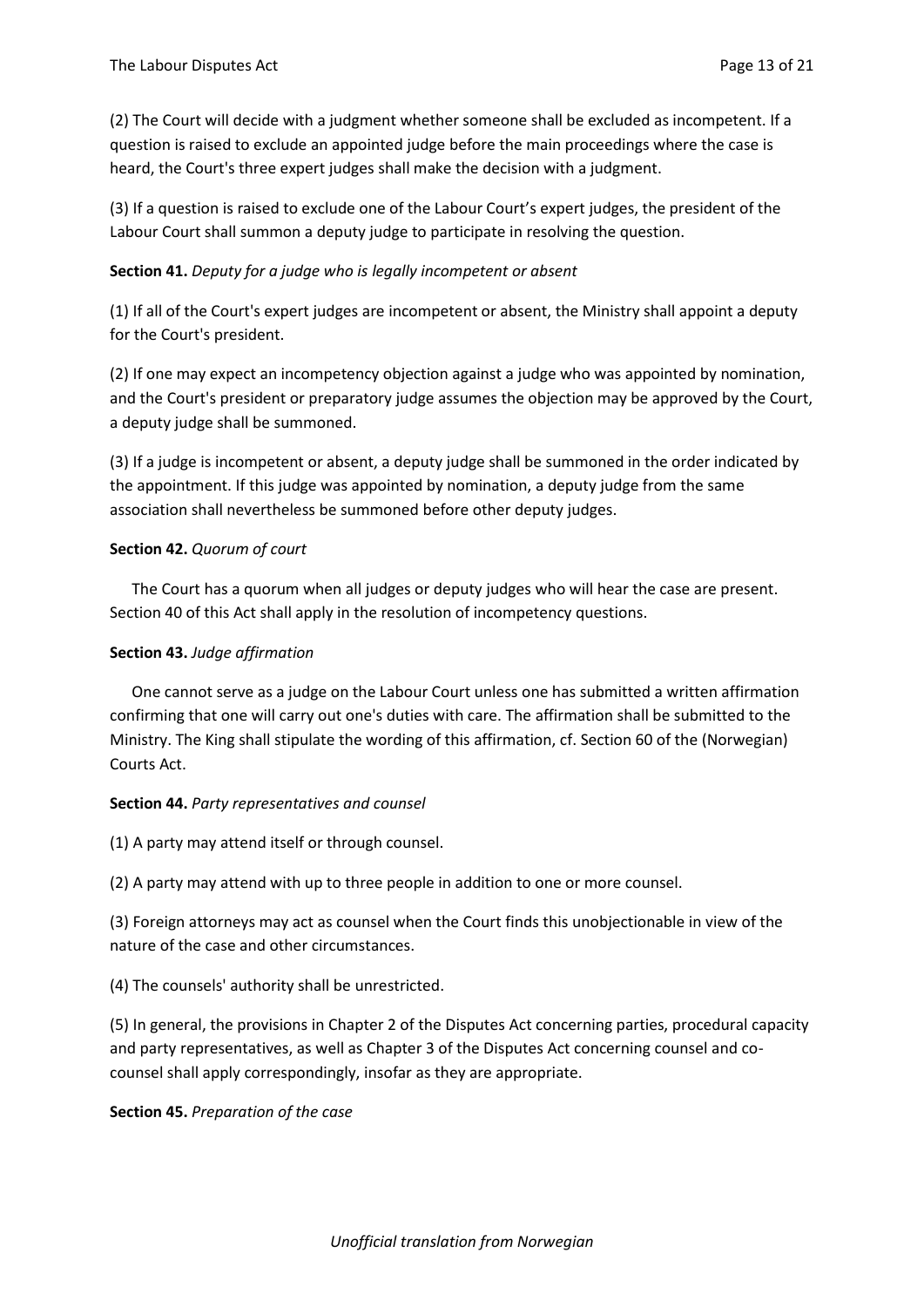(1) The case shall be brought before the Labour Court in writing through a writ of summons. If the writ of summons is submitted as a paper document, it shall be submitted in a sufficient number of copies for the judges in the case and the defendant to each have their own copy.

(2) The writ of summons shall contain:

- a) the name and address of parties and counsel,
- b) a presentation of the case and the claims being raised,
- c) a statement presenting the legal outcome sought by the plaintiff,
- d) the factual and legal grounds for the plaintiff's claims,
- e) a list of the evidence to be invoked, how this will be procured, and what the plaintiff intends to prove with them,
- f) a list of the evidence the plaintiff wants to procure from the opposing party or with the aid of the Court,
- g) the basis for allowing the Court to hear the case if there may be any doubt,
- h) the plaintiff's view regarding further hearing of the case.

(3) If there are deficiencies in the writ of summons, the plaintiff shall be made aware of this and how to correct them as soon as possible.

(4) Enclosed with the writ of summons shall be minutes from the negotiations that have been held between the parties regarding the dispute, or evidence to show that the plaintiff has attempted to hold such negotiations. If this term has not been met, the plaintiff shall be made aware that the Court cannot accept the case for a hearing.

(5) When the writ of summons is in order, it shall be submitted to the defendant without delay. The Court shall set a deadline, which should normally be three weeks, for submitting a written writ of reply. In the writ of reply, the defendant shall present its comments regarding the writ of summons, any objections against having the Court hear the case, state the claims the defendant will raise, provide a list of evidence corresponding to that which is mentioned under the second subsection, litera e and f of this Section, as well as state the defendant's view regarding further hearing of the case. The first subsection applies correspondingly.

(6) The preparatory judge shall set the time and location for the main hearing, which shall be held as soon as possible, but no sooner than 48 hours after the parties have confirmed receipt of the summons. The main hearing shall start no later than six months after the terms in the fifth subsection, first sentence of this Section have been met, unless special reasons indicate that more time is needed for case preparation. The deadline starts when the writ of summons has been served to the opposing party. The main hearing may be held outside the Court's permanent seat.

(7) If attachment has been undertaken in order to secure a compensation claim the decision of which falls under the Labour Court, legal action must be taken concerning the compensation claim within six days.

### **Section 46.** *Third party intervention*

(1) Third party intervention may be allowed for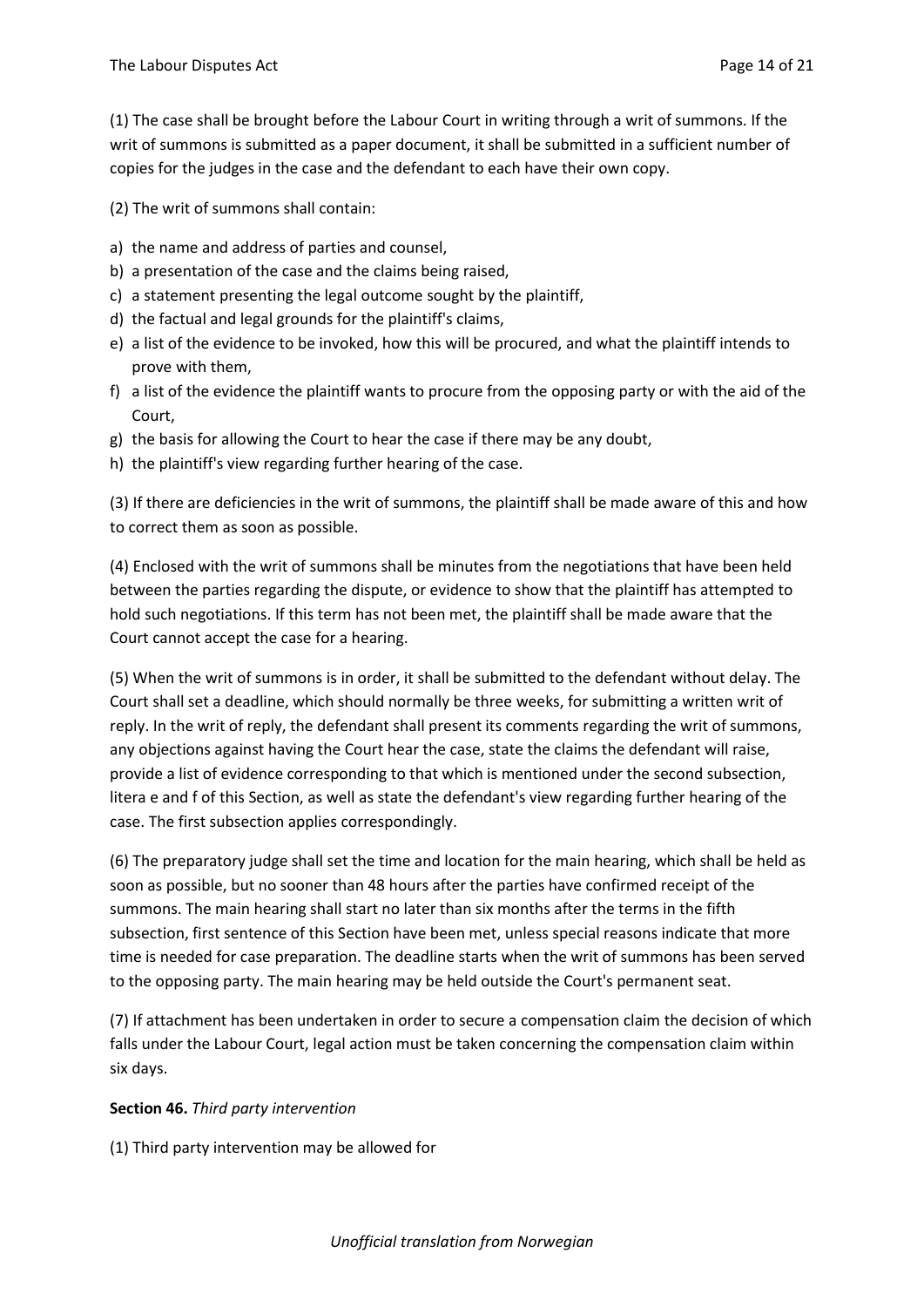- a) persons who by virtue of their own legal status have a real interest in one of the parties winning, and
- b) employers' and employees' organisations which have such a need founded in their members' legal status.

(2) Third party intervention shall be declared in pleadings no later than four weeks before the main hearing. The declaration shall state the grounds for the intervention, and be notified to the parties together with deadline for contesting the intervention. If the intervention is contested, the issue of the right to intervene shall be determined by interlocutory order. Until a judgment has been rendered which refuses third party intervention, the party who has invoked third party intervention may exercise procedural rights pursuant to the third subsection of this Section.

(3) The third party intervener shall join the action as it stands. The third party intervener may take procedural steps on behalf of the party. Such procedural steps shall not be contrary to those of the party.

## **Section 47.** *Merging cases for joint hearing*

Cases which raise similar questions, and which will be heard with the same composition of Court, may be merged for joint hearing and joint judgment.

## **Section 48.** *Hearing of the case*

(1) The Court shall ensure that the case is fully enlightened.

(2) The Court shall, at all stages of the case, assess the opportunity of resolving the dispute amicably by encouraging the parties to find an out-of-court solution. The duty pursuant to the first sentence of this subsection does not apply if the nature of the case or circumstances in general discourage such a solution.

(3) The case preparation and main hearing shall be managed by one of the Court's expert judges.

(4) The case shall be heard and evidence invoked in the manner which the Court sees fit. The main hearing shall be oral, unless both parties consent to a written hearing and the Court does not object. Section 9-13 of the Disputes Act concerning organisation of the main hearing and Section 9-14, second subsection of the same Act concerning oral main hearing shall apply correspondingly, insofar as appropriate.

(5) The Court may obtain statements from parties, experts and anyone whose statement may be of significance for the case. Section 22-9 of the Disputes Act concerning the non-disclosure exemption for incriminating personal information shall apply correspondingly, insofar as appropriate. Evidence with information from mediators concerning what has emerged during the mediation cannot be presented.

(6) The Court may order anyone to submit documents, business ledgers and other evidence which are at the person in question's disposal. The Court may order a part or a witness to examine registered accounting information, accounting materials or other evidence, as well as to present an overview of this.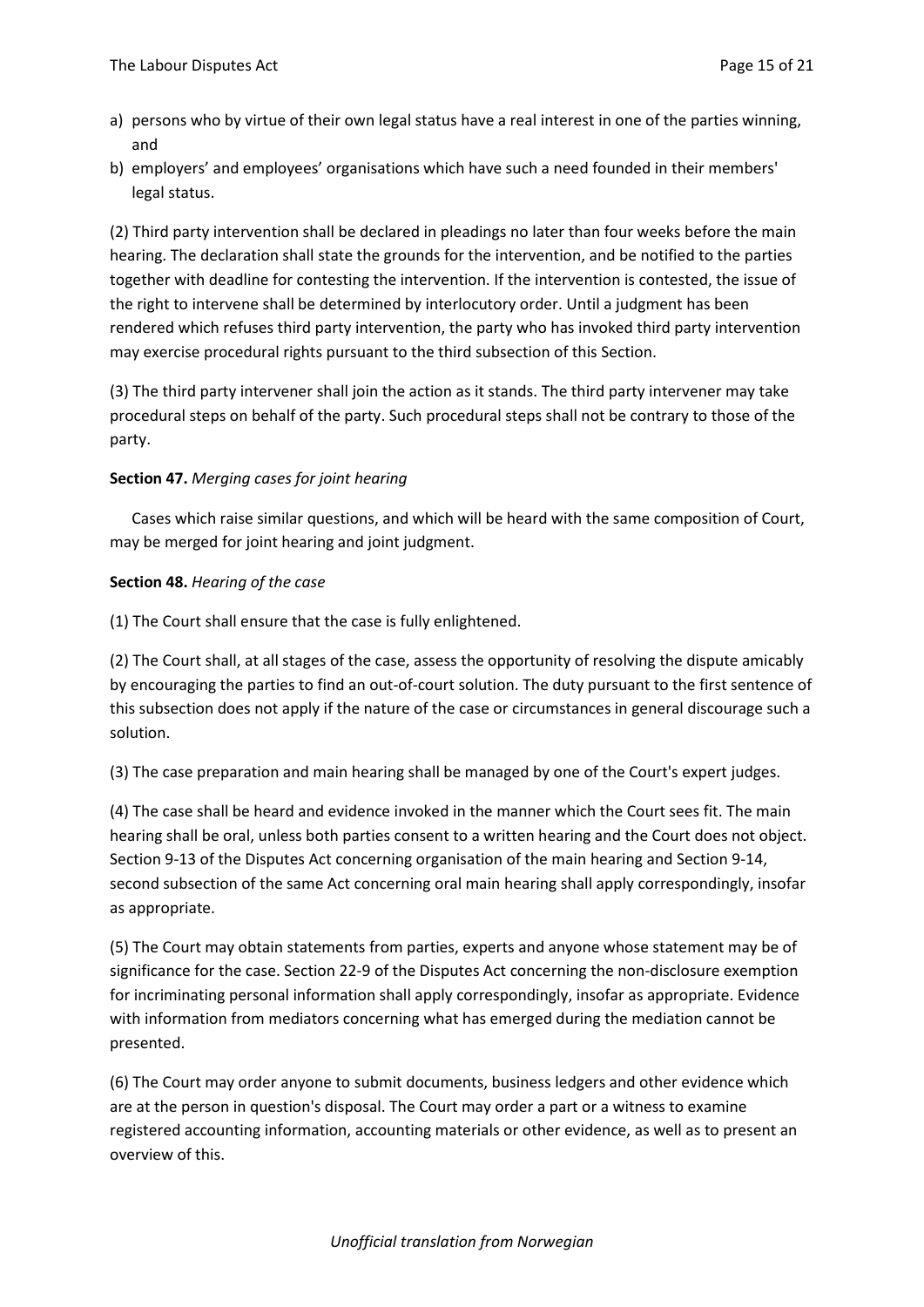(7) The Court may carry out an inspection and examine evidence either itself or through one or more of its members or through appointed experts.

(8) The Labour Court may order that evidence be taken up before a District Court. Section 21-11 of the Disputes Act concerning the taking of evidence, Section 21-13 concerning the presentation of evidence in cases which are heard in writing and the provisions in Chapter 27 concerning the taking of evidence in court cases shall apply correspondingly, insofar as appropriate.

(9) Section 16-4 of the Disputes Act concerning adjournment of the main hearing shall apply correspondingly, insofar as appropriate.

(10) Any party who will have a valid absence in a court hearing, may demand that the meeting be rescheduled. The same applies when a party's representative or counsel will have a valid absence and it will be a significant disadvantage for another to attend in his/her stead. The president of the Court or the preparatory judge may otherwise reschedule court hearings when this is necessary in order to ensure proper treatment or if weighty reasons otherwise indicate that is appropriate. In this decision, emphasis shall be placed on the need for quick, proper and cost-efficient treatment. In the event of rescheduling, a new time shall be scheduled for the court hearing, insofar as possible.

## **Section 49.** *Stay of proceedings*

(1) The preparatory judge may stay proceedings in a case upon request from a party if the outcome, in whole or in part, depends on a legal status which will have a binding resolution in another case. The case may also be stayed if weighty reasons otherwise indicate that this is appropriate. Emphasis shall be placed on the need for quick, proper and cost-efficient treatment.

(2) A ruling to stay proceedings shall be made by interlocutory order by the preparatory judge. The stay of proceedings shall take effect when the interlocutory order has been pronounced. The case shall be resumed when the proceedings may continue.

(3) The parties may agree to stay proceedings in a case for at least three months. The agreement shall come into force when the Court has received it. The preparatory judge shall resume the case upon request from a party. The same case may be stayed multiple times upon agreement between the parties. A case that has been stayed upon agreement between the parties, shall be quashed when it has been stayed for a total of two years.

(4) Section 16-15 of the Disputes Act concerning the consequences of a stay of proceedings and Section 16-16 concerning stay of proceedings pursuant to statute shall apply correspondingly, insofar as appropriate.

### **Section 50.** *Absent parties, party representatives and counsel*

(1) If a party, party's representative or counsel does not attend, and it has been stated or is likely that the person in question has a lawful absence, the case shall be adjourned. Section 13-4 of the Disputes Act concerning lawful absence shall apply correspondingly, insofar as appropriate.

(2) If the plaintiff does not attend without it being stated or likely that the person in question has a valid absence, the case shall be dismissed.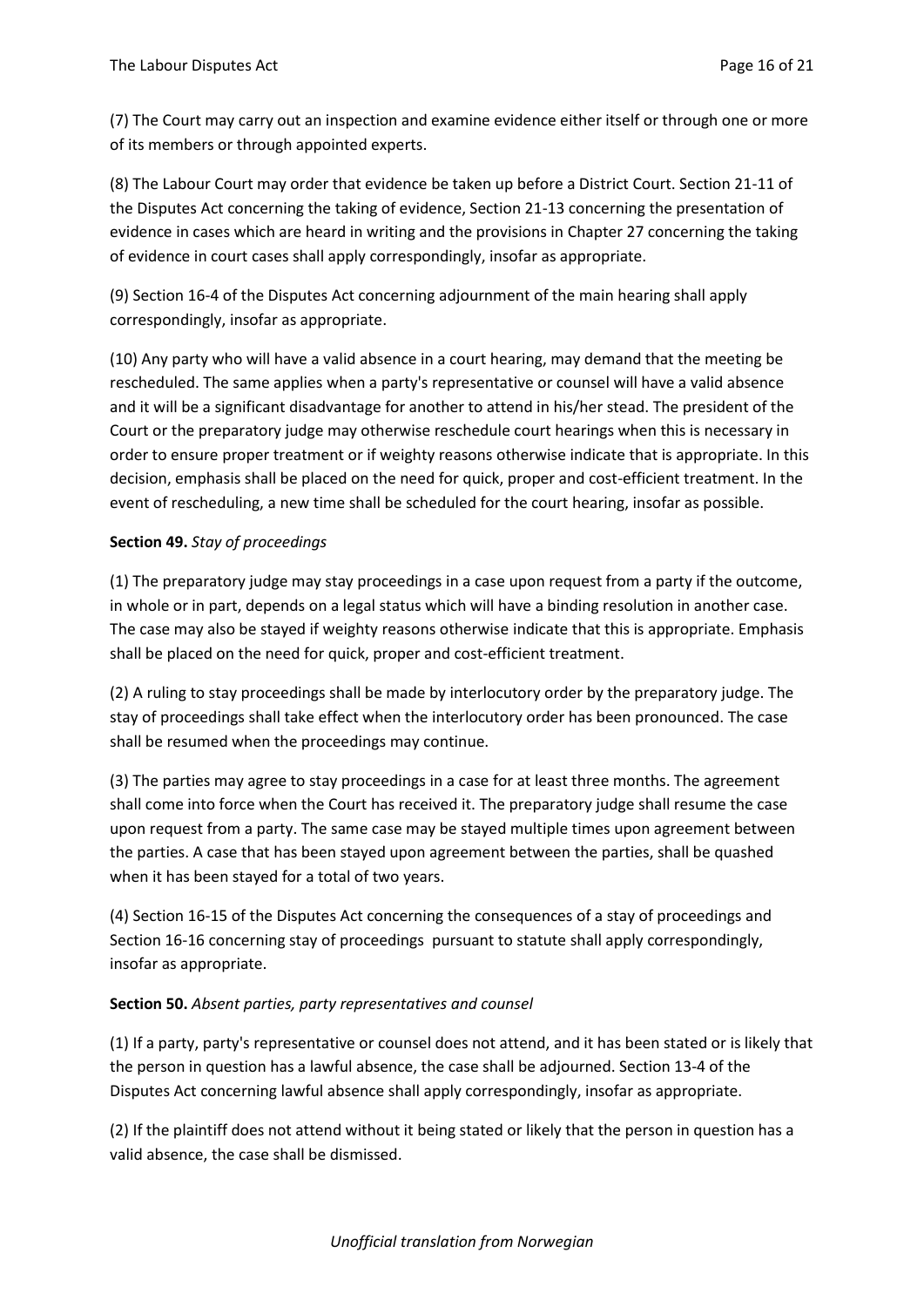(3) If the defendant does not attend without it being stated or likely that the person in question has a lawful absence, and the plaintiff is in attendance, the plaintiff may still bring the case. Under such circumstances, the case shall, insofar as possible, be treated as though the absent party was present.

(4) If neither party attends, and without it being stated or likely that either of them have a lawful absence, the case shall be adjourned.

## **Section 51.** *Duty to appear for witnesses, parties and experts*

(1) Anyone who is living or staying in Norway is obliged, following a summons from the Court, to appear before the Labour Court as a witness. The summons shall determine whether the statement shall be given directly before the Labour Court or through remote examination. Section 21-10 of the Disputes Act concerning distance examination shall apply correspondingly, insofar as appropriate.

(2) As regards the parties' duty to attend in person following a special order, the same rules shall apply as for witnesses pursuant to the first subsection of this Section.

(3) Anyone who is obliged to testify in the case, is obliged to serve as an expert after the Court has been appointed.

### **Section 52.** *Summoning witnesses, parties and experts*

(1) Witnesses, experts and others shall, if possible, be summoned with one week's notice. The deadline may be restricted to one day if the consideration for quick treatment of the case so demands or arrangements are made for the witness to be examined without neglecting important duties. Witnesses and experts who are in the vicinity of the Court or a location where distance examination is possible, are obliged to attend immediately, if this can take place without significant disadvantage.

(2) Parties shall be summoned with at least 48 hours' notice.

### **Section 53.** *Compensation for witnesses and experts*

(1) Witnesses summoned by the Court and appointed experts are entitled to compensation pursuant to the rules in the Act of 21 July 1916 No. 2 on compensation for witnesses and experts, etc.

(2) The Court can decide that also witnesses appearing for the parties and experts that are not appointed, shall have such compensation.

### **Section 54.** *Freedom of information and the right of inspection*

(1) The hearings are open to the public, if not otherwise determined by the Court. The doors shall be closed when the negotiations include trade or business secrets, or other information which should not be disclosed to unauthorised personnel.

(2) Any person who has been present during closed-door negotiations is obliged to maintain confidentiality regarding information that has emerged during the negotiations, unless the Court allows publication.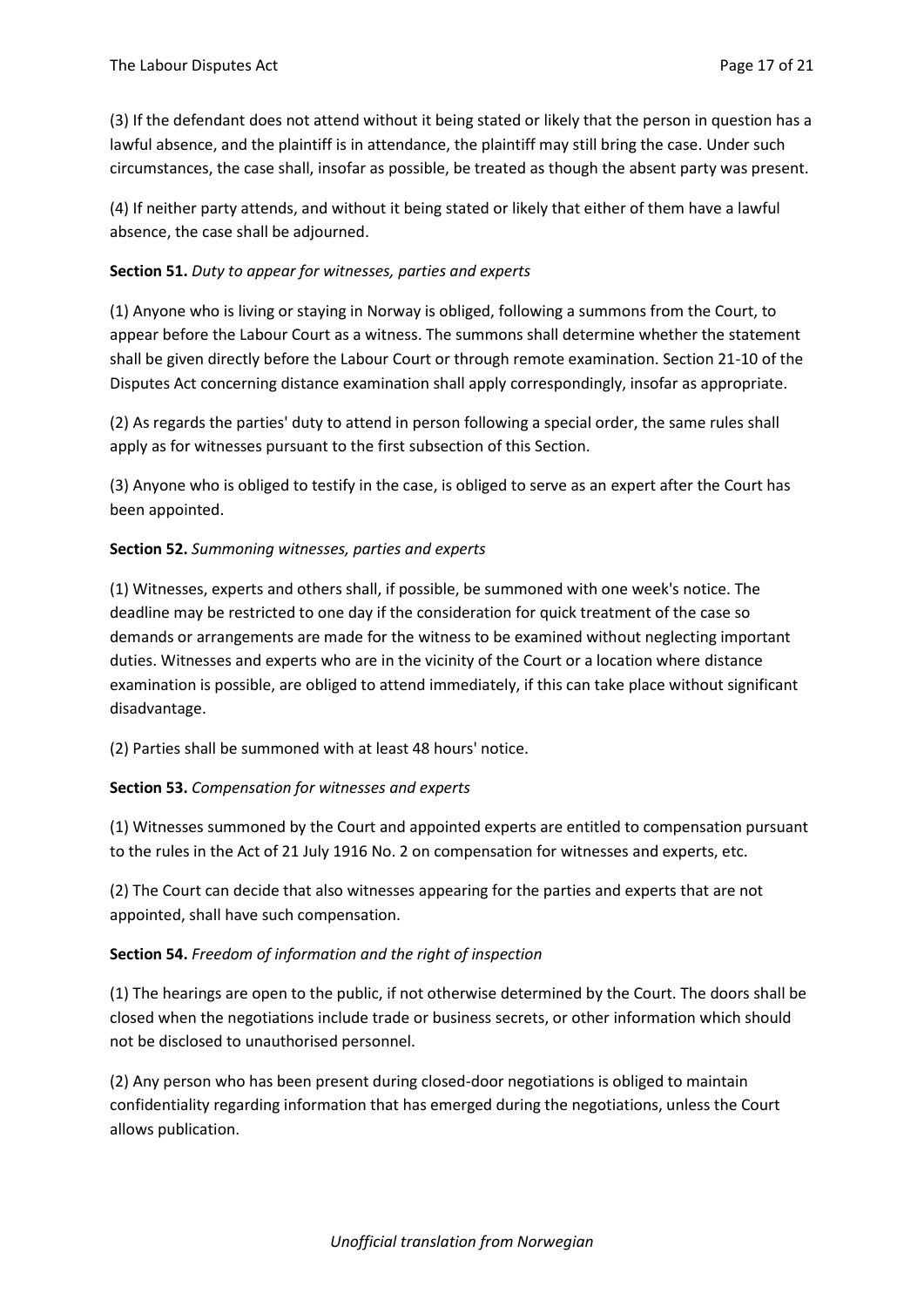(3) The provisions in Chapter 14 of the Dispute Act on right of access and inspection apply similarly insofar as they are appropriate.

## **Section 55.** *Court records*

(1) The Court records note the time and location of the hearing, the names of the judges, the keeper of records, the parties, the representatives of the parties, counsel, witnesses and experts.

(2) The Court records shall indicate the evidence that has been reviewed and include a brief summary of the proceedings. Allegations and objections shall be entered in their entirety or be appended. All of the Court's decisions and settlements reached between the parties shall be entered in the same manner.

## **Section 56.** *Decisions of the Court*

(1) The Court's decisions are made by a majority vote.

(2) Judgments shall be pronounced as soon as possible after the case proceedings are concluded, and no later than four weeks after the main hearing. When the case requires so much work that it is not possible to comply with the deadline, the pronouncement of judgment can take place later. If the deadline is not met, the cause shall be stated in the judgment.

(3) Section 19-14 of the Dispute Act, first through third subsections on pronouncement and Section 19-5 on notification of the ruling apply insofar as they are appropriate.

(4) The Court can decide to correct a decision which, due to typographical or mathematical errors, misunderstandings, omissions or similar obvious errors, has been formulated in a manner which does not conform to the opinion of the Court. The Court can make such corrections on its own initiative, or upon petition by a party. The judge who presided over the negotiations can make the corrections if there is no doubt as to how they are to be carried out. Decisions on corrections must be added to the decision in such a manner that what has been corrected is readily apparent. The parties shall be notified immediately.

(5) Rulings that have guided the direction of the case and other decisions can be reversed by the Court when such reversal is not disproportionately burdensome for a party who has made arrangements according to the decision. Section 19-10, fourth subsection of the Dispute Act on reversal applies similarly insofar as it is appropriate.

### **Section 57.** *In-court settlements*

(1) An in-court settlement can be reached during the main proceedings. An in-court settlement is recorded in the Records of the Court and signed by the parties and the members of the Court. If the settlement does not include provisions concerning costs, the Court shall rule on the issue at its discretion, according to petition by the parties. Section 19-11, third subsection of the Disputes Act on the Courts' control over the settlement applies correspondingly.

(2) An in-court settlement has the same effect as a legally binding decision by the Labour Court.

(3) Questions regarding the validity of an in-court settlement can be appealed to the Supreme Court's appeals committee. The deadline for appeal is one month.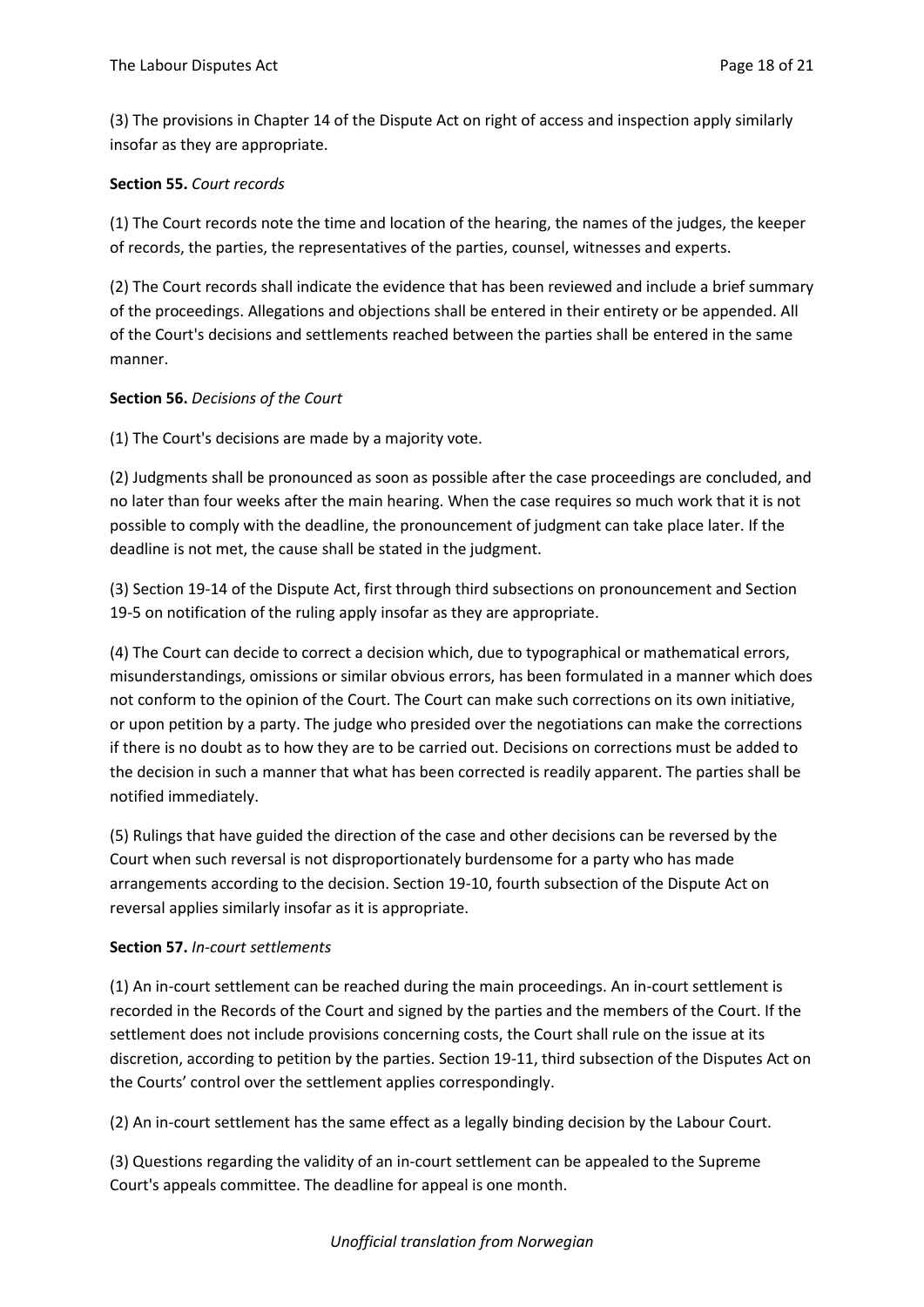### **Section 58.** *Appeals*

(1) A ruling which rejects a case from the Labour Court, can be appealed to the Supreme Court's appeals committee. $1$ The deadline for appeal is one month.

(2) A person who is not a party to the case can appeal a ruling or decision that imposes obligations upon said person, or imposes penalties or liability for costs. The parties can appeal rulings that impose upon them penalties and liability for costs pursuant to Sections 60 and 62 of this Act.

(3) The appeal must be declared immediately if the person is present in court, and otherwise no later than three days after the person has been informed of the decision. Insofar as a party has acted as an opposing party or can be deemed to be an opposing party, said party should be informed regarding the appeal. The appeal has suspensive effect for the appellant.

(4) The Court shall transmit, without delay, the notice of appeal with the necessary documents and printouts to the Supreme Court's appeals committee. The Court, the appellant and others for whom the appeal has importance can submit a written opinion regarding the case. If facts are invoked that have not previously been mentioned, such statements must always be sent via the court.

(5) The decisions and rulings by the Labour Court of Norway that are not covered under the first and second subsections of this Section are final and can be enforced according to the rules for Supreme Court decisions. Nevertheless, a decision can be appealed to the Supreme Court's appeals committee for repeal, on the basis that the case does not fall under the jurisdiction of the Labour Court. The deadline for such appeals is one month.

1 Should be "the Supreme Court", cf. dl. Section 1 (1) No. 1 and Section 4, second sentence.

### **Section 59.** *Court costs*

(1) As a main rule, costs are not awarded for the Labour Court.

(2) In special cases, the Labour Court can order one or both of the parties to cover the State's court costs under this statute.

(3) When special reasons so indicate, the court can award a party who has won a case before the Labour Court, reimbursement of their costs from the opposing party. The case is also considered to be won if the opposing party's case is rejected or withdrawn.

(4) If the case is withdrawn as settled without such settlement including costs, the question of costs shall be decided according to the discretion of the Court, if so demanded by one of the parties.

### **Chapter 5. Concluding provisions**

## **Section 60.** *Offensive conduct, etc.*

(1) Persons who appear before the Labour Court and insult the Court or anyone appearing before it, who disrupt its meetings, affront the dignity of the Court or fail to comply with orders by the Court or the judge presiding over the case, can be expelled and fined. Persons who write something that is inappropriate or insulting in a pleading, can be fined. The decision is made by means of a ruling.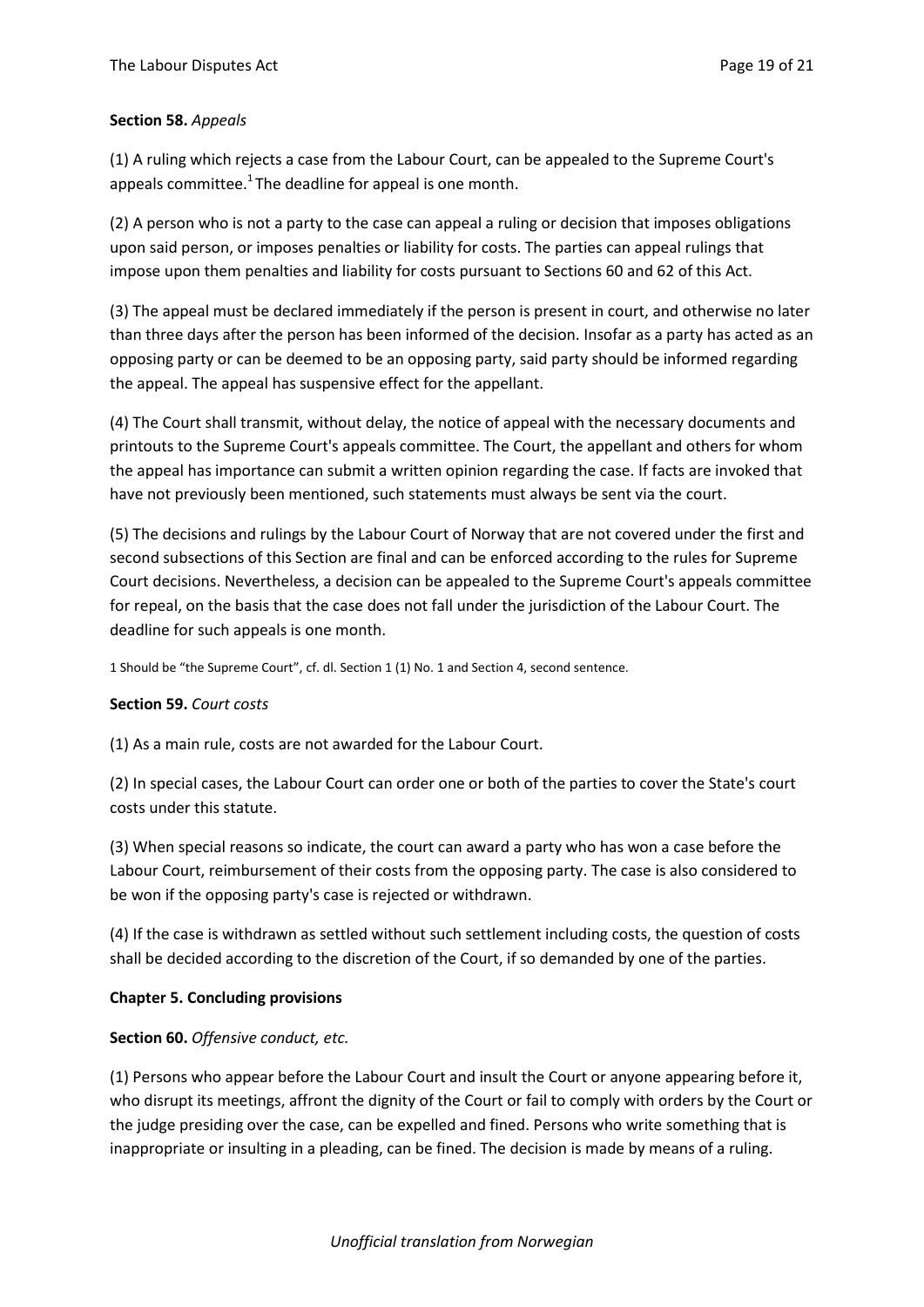(2) The provisions in the first subsection also apply in connection with case preparation by the mediation institution.

#### **Section 61.** *Breaches of the duty of confidentiality, etc.*

Any person who intentionally, or with gross negligence, breaches the duty of confidentiality pursuant to Section 23 or Section 54, second subsection, shall be punished with fines pursuant to Section 121 of the Criminal Code. Similar sanctions apply to any person who violates Section 22, second subsection by transmitting information obtained by the mediator during mediation, Section 26, second subsection by transmitting information regarding the voting on the mediation proposals and Section 27, third subsection by transmitting the result of the voting before the National Mediator has announced the main result.

#### **Section 62.** *Absence, etc.*

(1) If a witness or other party who has been ordered to appear in person fails to appear without a valid reason, does not report absence in a timely manner, or leaves the meeting without permission prior to its conclusion, said person can be fined and ordered to reimburse, in whole or in part, the incurred costs. The decision is made by means of a ruling.

(2) If the person fails to appear following a new summoning or request to attend the meeting, fines and liability for costs can be imposed yet again.

(3) Invalid absence is also counted when a person, without valid grounds, refuses to accept the assignment as expert, that an expert fails to exercise his duty, and that a person must be turned away because they appear in a state of intoxication.

(4) If a person refuses to make a statement or to give affirmation without valid grounds, the person may, by means of a ruling during the case, be ordered to pay fines and, in whole or in part, to reimburse such costs as are a result of said refusal. Fines and/or liability for costs may not be imposed on the same person more than twice in the same case.

(5) If a person does not comply with an order to submit a document or to produce, submit or provide access to some object, or to examine and make abstracts from a document or the like, this is considered refusal to make a statement.

#### **Section 63.** *Responsibility for appeals*

For appeals that are obviously baseless, the Appeals Committee of the Supreme Court may impose fines and responsibility for costs.

#### **Chapter 6. Implementation and amendments in respect of other Acts**

#### **Section 64.** *Entry into force*

The Act shall enter into force from such time as the King determines. As from the date when the Act takes effect, the Act of 5 May 1927 No. 1 relating to labour disputes shall be repealed.

1 From 1 March 2012, according to Resolution of 27 January 2012 No. 71.